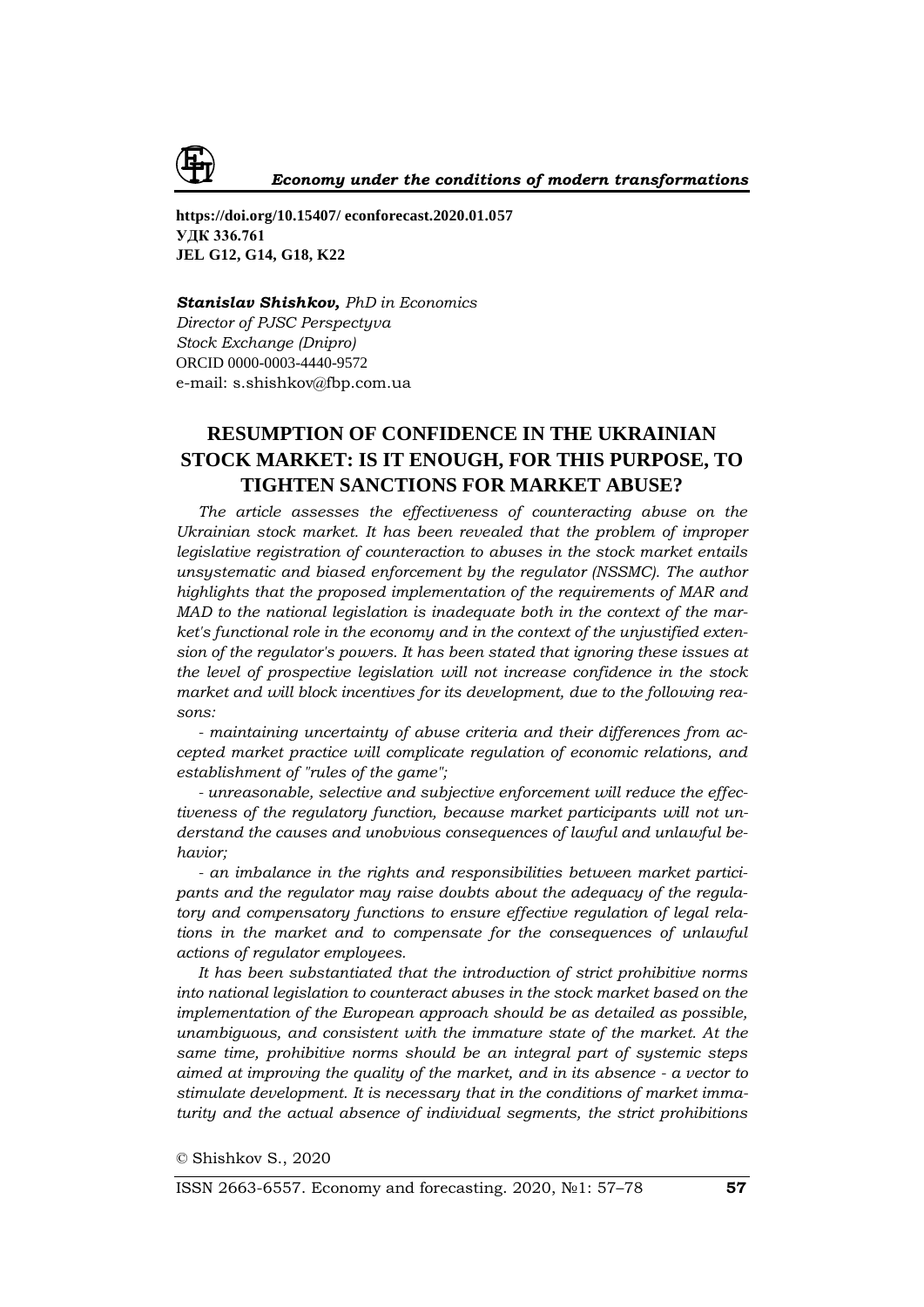

*for abuse of market participants should be applied carefully and accompanied by the regulator's symmetrical responsibility in case of insufficient substantiation and subjectivity of law enforcement.*

*Key words: stock market, stock exchange, securities, public company, public offering, listing, information asymmetry, market manipulation, market abuse, insider dealing*

The effectiveness of the stock market as a mechanism for attracting investment is inseparable from fair pricing. Among the known means of counteracting information asymmetry and uncertainty, the imperative role of stock trading and fair prices in its aftermath is probably the only and most effective one. Informational asymmetry and market abuse can offset the positive role of stock prices, which is why the legislation of countries with developed stock markets stipulate strict regulatory and criminal sanctions for such abuse.

The inability of illiquid and underdeveloped markets (including the Ukrainian one) to ensure objective and regular pricing of financial instruments significantly complicates the task of developing appropriate regulatory and prohibitive practices, even despite the attempts to implement the legal framework and experience of mature markets. After all, such implementation (especially in terms of strict prohibitions on market abuse) should take into account the existing distortions and dysfunctions inherent for immature markets, in particular the difficulty of separating manipulative actions from acceptable but not very perfect market practices.

Problematic issues of the functioning of stock markets, in particular, in the context of combating market abuse, are reflected in the research of many domestic scientists and financiers, in particular, R. Volynets, O. Dudorov, D. Kamensky, O. Kashkarov, V. Tertyshnyk, O. Zarutska, O. Mozgovyi, V. Oskolsky, O. Sokhatska, N. Sheludko, I. Shkolnyk, etc. It should be noted that in the works of well-known foreign researchers on combating information asymmetry and market abuse, in particular, such as J. Akerlof, R. Aggarwal, F. Allen, A. Blahno-Pazhikh, D. Gale, D. Porter, M. Spence, J. Stiglitz, K. Felixon, A. Chakraborty, R. Hansen, R. Yarrow, etc., the main focus is on the most developed capital markets. Instead, the conditions for the implementation of legal and regulatory experience of developed markets to combat abuse of law and regulatory practices in immature and illiquid stock markets still remain insufficiently covered.

The relevance of the study of the above mentioned issues is especially important given that the fight against abuse in the interpretation of the stock market regulator of Ukraine (NSSMC) is positioned as the greatest achievement in the last five years and almost the main task in reforming the market. $<sup>1</sup>$ </sup>

 $\overline{a}$ 

<sup>1.</sup> This was again emphasized during the public discussion on *the Strategy for the Development of the Financial Sector of Ukraine until 2025* - a program development document for the next five years. The strategy characterizes the current state of the financial sector as of December 2019 as follows:

<sup>-</sup> the stock market is clean and transparent, but the volume of transactions with shares and bonds of enterprises is very low;

<sup>-</sup> in the context of stock market cleansing and systematic fight against price manipulation during 2015–2019, the circulation of securities of 49 issuers was stopped due to signs of fictitiousness, trading of securities of 273 issuers was stopped, and 136 licenses for professional activity in the stock market were revoked. Stopping the circulation of "junk" securities made it possible to obtain a more objective assessment of the state and size of the stock market;

<sup>-</sup> due to the reduction of non-market transactions in the organized market, the volume of trades in corporate shares and bonds on it decreased in 2018 by 80% compared to 2014;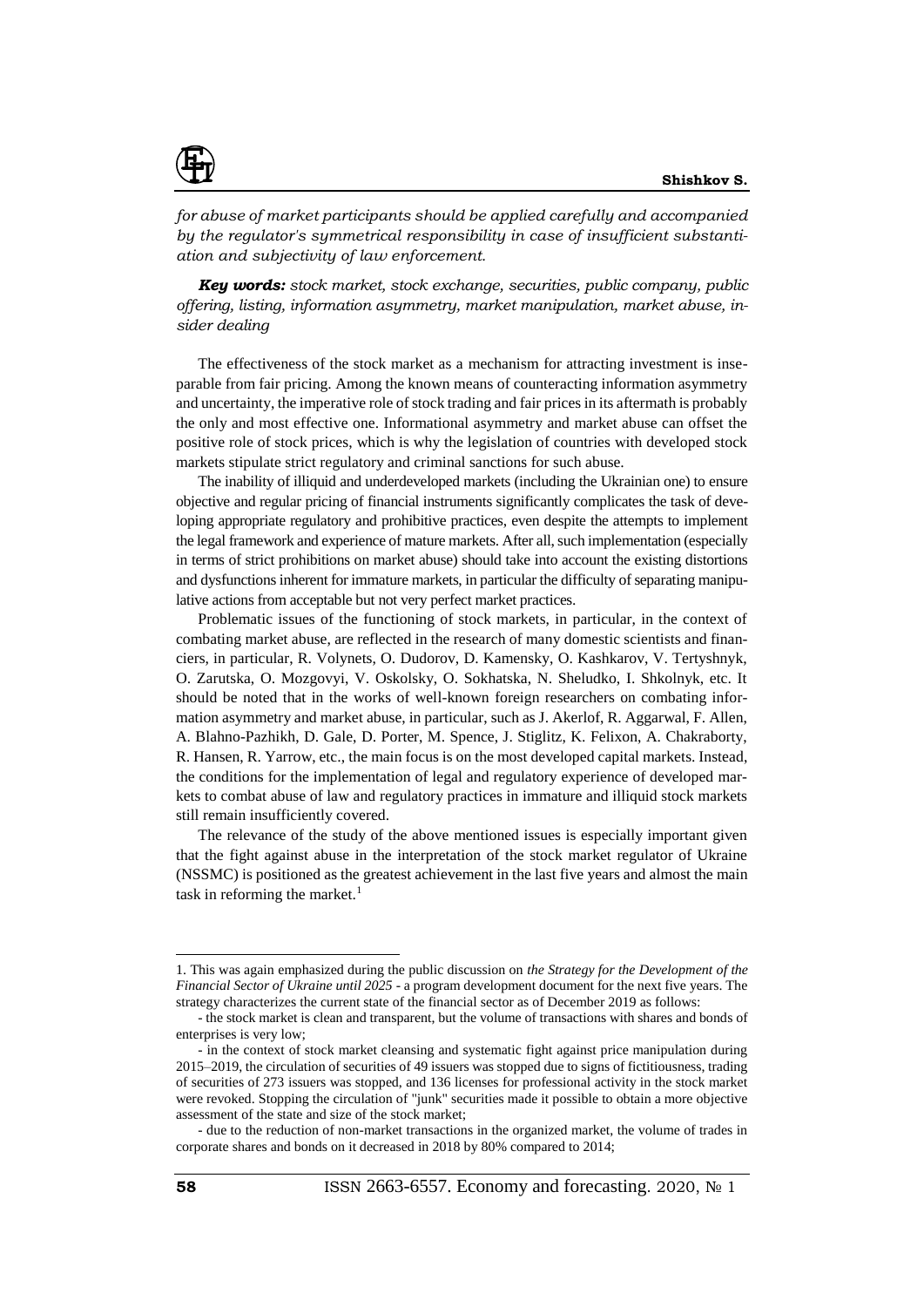$\overline{a}$ 

In view of the above, *the purpose of the article* is to identify the reasons for the unsatisfactory counteraction to abuses in Ukraine's stock market and to clarify the conditions for the implementation of EU experience on strict prohibitive standards for such abuses in conditions of insufficient legal certainty.

# **1. Combating abuse in Ukrainian stock market: interim results**

Beginning in 2015, when the NSSMC was headed by the current management, active enforcement was initiated in the stock market, which looked very much like a "regulatory campaign". In particular, in a few months of 2015, 111 lawsuits of price manipulation were initiated. Later, this wave of cases slightly decreased (largely due to the lengthy consideration of cases and subsequent active appeal of the imposed sanctions in the courts), but in 2016- 2018 cases were initiated and considered by dozens.

Due to increased licensing requirements and regulatory burden on securities traders who now feel the regulator's growing pressure, it becomes easier for securities traders to renounce the license and leave the market, where investment opportunities and margins are constantly declining (unlike the NSSMC budget, Table 1).

*Table 1*

| Dynamics of market participants and law enforcement indicators (NSSMC) |
|------------------------------------------------------------------------|
| in $2014 - 2018$ .                                                     |

| <b>Indicator</b>                                                                                         | 2014    | 2015           | 2016           | 2017 | 2018 | 2018/2014, % |
|----------------------------------------------------------------------------------------------------------|---------|----------------|----------------|------|------|--------------|
| Number of securities traders,<br>units                                                                   | 462     | 369            | 302            | 270  | 242  | $-48$        |
| Number of professional mar-<br>ket participants, <i>units</i>                                            | 1 1 2 4 | 955            | 843            | 785  | 745  | $-34$        |
| Share of licenses of profes-<br>sional participants whose va-<br>lidity is revoked or sus-<br>pended $%$ | 3       | $\overline{4}$ | $\overline{4}$ | 6    | 3    | $\Omega$     |
| Number of fines for infringe-<br>ment of financial monitoring.<br>units                                  | 74      | 30             | 57             | 125  | 91   | $+23$        |

<sup>-</sup> combating capital market abuses remains a priority. In order to prevent offenses and the inevitability of punishment, it is necessary to amend the legislation, which will create preconditions for combating abuse in the stock market, and improve the system of supervision and control over the activities of its participants in accordance with international standards. [1].

The strategy provides for the construction of a system for combating and preventing crime on capital markets in accordance with the requirements of EU laws (including Regulation 596/2014 of 16.04.2014 on market abuse, MAR [1], and Directive 2014/57 / EU of 16.04.2014 on criminal sanctions for market abuse, and MAD II [1]), which effectively prevent and stop fraud in capital markets, in particular, the use of "Ponzi schemes", insider information and manipulation.

To achieve such state of the market in accordance with the Strategy it is necessary:

<sup>-</sup> to ensure compliance of national legislation on combating abuse in capital markets with the requirements of MAR and MAD (until 2025),

<sup>-</sup> to strengthen the powers of regulators to effectively prevent and ensure punishment for abuse in the financial sector, in particular empowering them to investigate fraud with financial instruments (until 2023)

<sup>-</sup> introduce proper standards to counteraction abuse in the capital markets, in particular, for manipulation on capital markets and organized commodity markets, use of insider information, in particular in accordance with MAR and MAD (until 2023).

A powerful PR campaign, which has been going on for five years is an additional proof that the NSSMC has chosen the "fight against abuse" as the main means to building a modern stock market in Ukraine.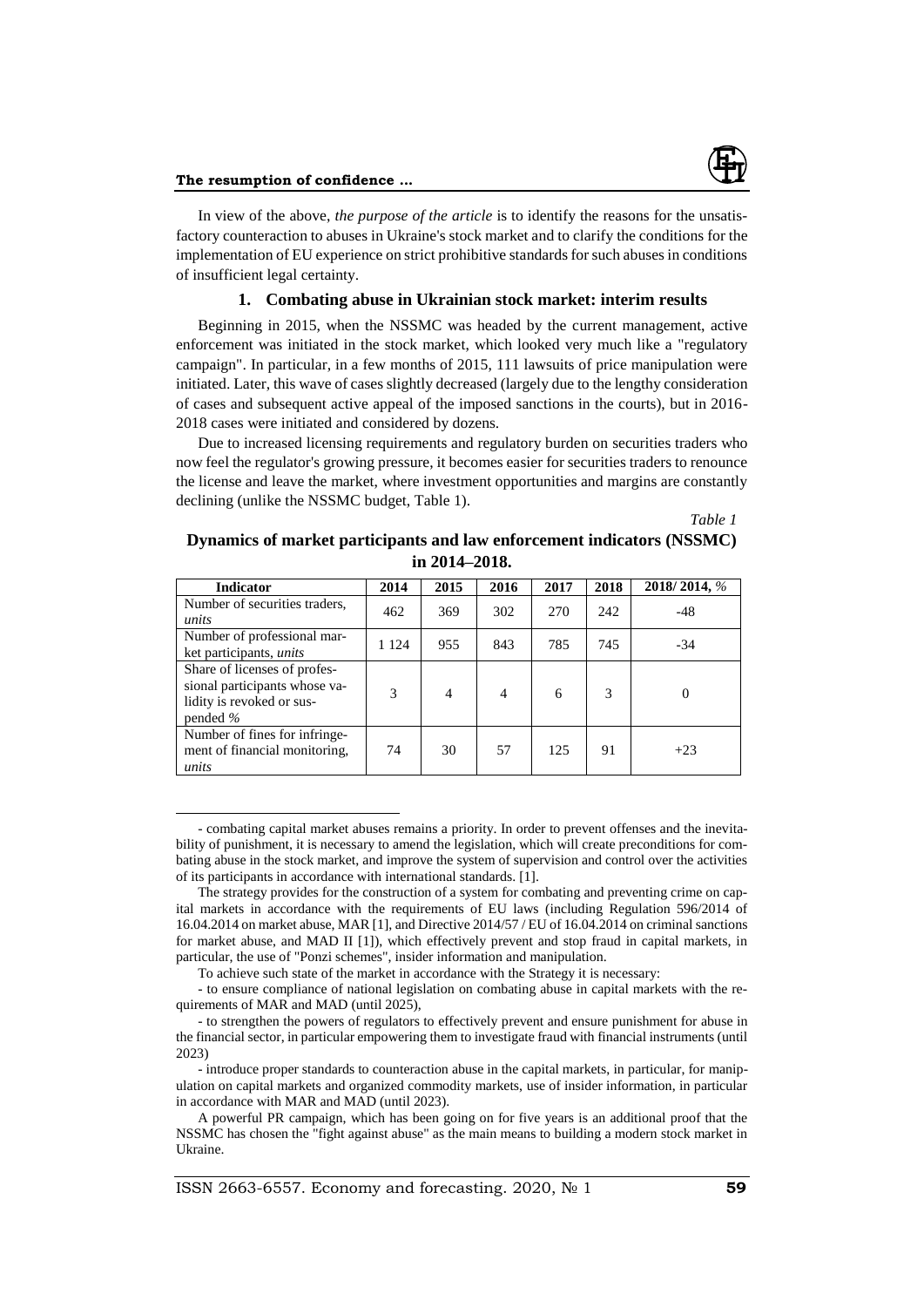|                                                     |      |         |      |         |      | Table 1 (end) |
|-----------------------------------------------------|------|---------|------|---------|------|---------------|
| <b>Indicator</b>                                    | 2014 | 2015    | 2016 | 2017    | 2018 | 2018/2014, %  |
| Total fines for manipulation,<br>million UAH        | 340  | 3 2 7 0 | 5440 | 2 8 9 0 | 816  | $+140$        |
| Cases initiated for<br>price manipulation,<br>units | 5    | 111     | 43   | 6       | 13   | $+160$        |
| NSSMC budget, mil-<br>lion UAH                      | 43   | 43      | 53   | 87      | 126  | $+193$        |

*Source*: compiled by the author according to the NSSMC [1].

Did the regulator really not notice the manipulation or intentionally abstain from initiating lawsuits on such abuses until 2015, and in 2015 the new management of the NSSMC "saw straight" at last and revealed manipulation in the market on an unprecedented scale? (And without any changes in the legislation!)

Before the "market cleansing" campaign, securities traders did not at all believe that their usual securities trading and liquidity operations against the background of systemic price volatility and non-obviousness of abuse criteria could really be classified as manipulation. And after 2015, market participants simply stopped transactions with securities, which suddenly, much later than the transactions, were recognized by the regulator as fictitious, "technical", dubious (as if not the same regulator registered the securities issues and received reports from issuers of such securities – by the way, the situation with the criteria of "fictitiousness" was also not so simple, and some issuers successfully challenged this status).

The above situation is a clear demonstration of the imperfect laws and, as a consequence, the unpredictability of law enforcement, when market participants are required to do impossible things, in particular, to predict in advance, which transactions and financial instruments the NSSMC will start to interpret as questionable and abusive in a few years.

Market participants consider the current situation with the effectiveness of reforms in the financial sector and market "cleansing" from another angle: for example, the joint statement of stock and commodity market participants, who in August 2019 appealed to the President to prevent stock market destruction due to the action of its regulator (NSSMC), stated:

– non-fulfillment of quantitative and qualitative targets of stock market development stipulated by the Financial Sector Development Strategy until  $2020^2$ ;

– reduction not only of trade, but also of issue activities (6.5 times on shares, twice on corporate bonds), which, moreover, is made mostly by state companies and banks;

– non-adoption of the necessary market laws and poor quality of implementation of the European legal framework and lack of understanding of the consequences of the initiated legislative changes, including profanation of squeeze-out procedures;

– exclusively punitive nature of regulation, ignoring the interests of national issuers and investors, absolute lack of dialogue with market participants together with their public discrediting, etc. [2, 3].

l

<sup>&</sup>lt;sup>2</sup> In particular, instead of receiving the Advanced Emerging status for its financial market (planned for before 2020), Ukraine is not represented even in the Watch List for the worst level of FTSE classification - Frontier Market. According to the estimates of financial market development and regulation of stock exchanges (using the method of calculating the Global Competitiveness Index), Ukraine consistently ranks one of the last in the world. Ukraine's ratio of the value of assets of public collective investment institutions to GDP (being the target equal to 10%) actually decreased from 0.1% to 0.01% during 2015–2018 [3]. Plans for the assets of the second tier of the pension system to reach 2% of GDP are far from being realized either.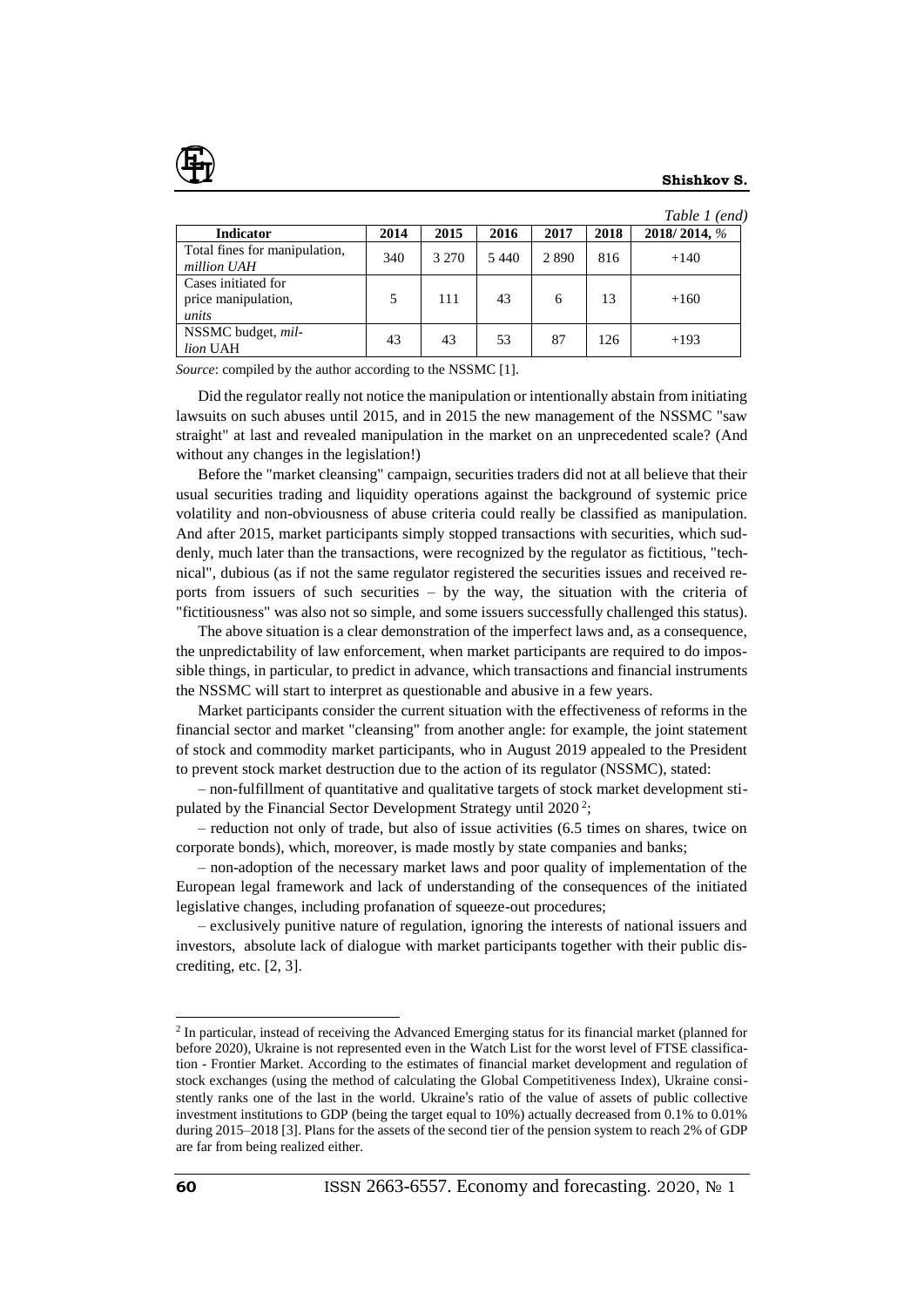

### **The resumption of confidence ...**

The regulator in the Strategy for the Development of the Financial Sector of Ukraine until 2025 not only draws attention to the impressive values of the quantitative indicators of the five-year "cleansing" of the market, reports on the already achieved cleansing and transparency of the market, but also justifies the need for further efforts, empowerment and financing. It is suggested to ignore the "victims", as this applies only to "non-market" transactions and "junk" securities, and the reduction of exchange trading is only reported for corporate shares and bonds, while the market is reportedly not narrowing, but simply receives "a more objective assessment and size".

However, the reduction in exchange trading during the implementation of previous Strategy for the development of the financial sector was observed not only in terms of shares and corporate bonds, but also in government bonds (in 2018 by 55% compared to 2014, Table 2). *Table 2*

| <b>Indicators</b>                                | 2014  | 2015  | 2016  | 2017  | 2018  | 2018/2014, % |
|--------------------------------------------------|-------|-------|-------|-------|-------|--------------|
| Volume of exchange trades, UAH<br>billion:       | 619,7 | 286,2 | 235,4 | 205.8 | 260,9 | $-57.9$      |
| government bonds                                 | 545,8 | 250,1 | 210,1 | 189,5 | 245,7 | $-55,0$      |
| shares                                           | 24,5  | 5,2   | 2,1   | 5,0   | 1,2   | $-95.2$      |
| corporate bonds                                  | 32,8  | 13,5  | 9,2   | 6,1   | 10.3  | $-68,7$      |
| Volume of exchange trades to<br>GDP.%            | 39,6  | 14,5  | 9,9   | 6,9   | 7.3   | $-32.3$      |
| Share of turnover on stock ex-<br>changes, $%$ : |       |       |       |       |       |              |
| government bonds                                 | 79,3  | 88.3  | 61,9  | 74,0  | 60.5  | $-18,8$      |
| shares                                           | 6,3   | 1,1   | 0.4   | 4,0   | 1,5   | $-4,8$       |
| corporate bonds                                  | 47,0  | 25,2  | 16,5  | 20,5  | 30.5  | $-16,5$      |

## **Indicators of exchange turnover of selected types of securities in Ukraine in 2014–2018**

*Source*: compiled by the author according to the NSSMC [1].

In almost all financial instruments, there is a migration of circulation towards the overthe-counter market. The explanation for the decline in trading activity in the segments of nongovernment instruments is not very correct, since this trend was characteristic not only for "junk" securities, but also for stocks (including so-called index ones) and bonds of wellknown issuers - industry leaders.

And, of course, the regulator and market participants quite differently assess the quality of measures against market abuse and the corresponding law enforcement.

*The problem of proper anti-abuse legislation is very painful.* This is evidenced not only by the regulator's initiation of 173 cases of manipulation in 2015 - 2018 and numerous sanctions against market participants (up to revocation of licenses), but also by lengthy lawsuits, contradictory law enforcement, difficulties in forensic support of proceedings, lack of adequate methodology for the detection of abuses and generalizations regarding judicial practice. Due to legal uncertainty, market participants simply do not understand the growing variety of the regulator's approaches to qualify their actions as manipulation, so in order to minimize legal risks they try to move the conclusion of agreements outside the regulated (exchange) market.

To understand the context of the problem, we should refer to the year 2011, when Ukraine's current legislation first established rules to define manipulation and sanctions for such offenses. For a long time, this norm was "dormant", all the more so as the subjectivity of the criteria for manipulation and insufficient definition of the issue in the legislation was noticed already during the public discussion on the issue, and since then the situation with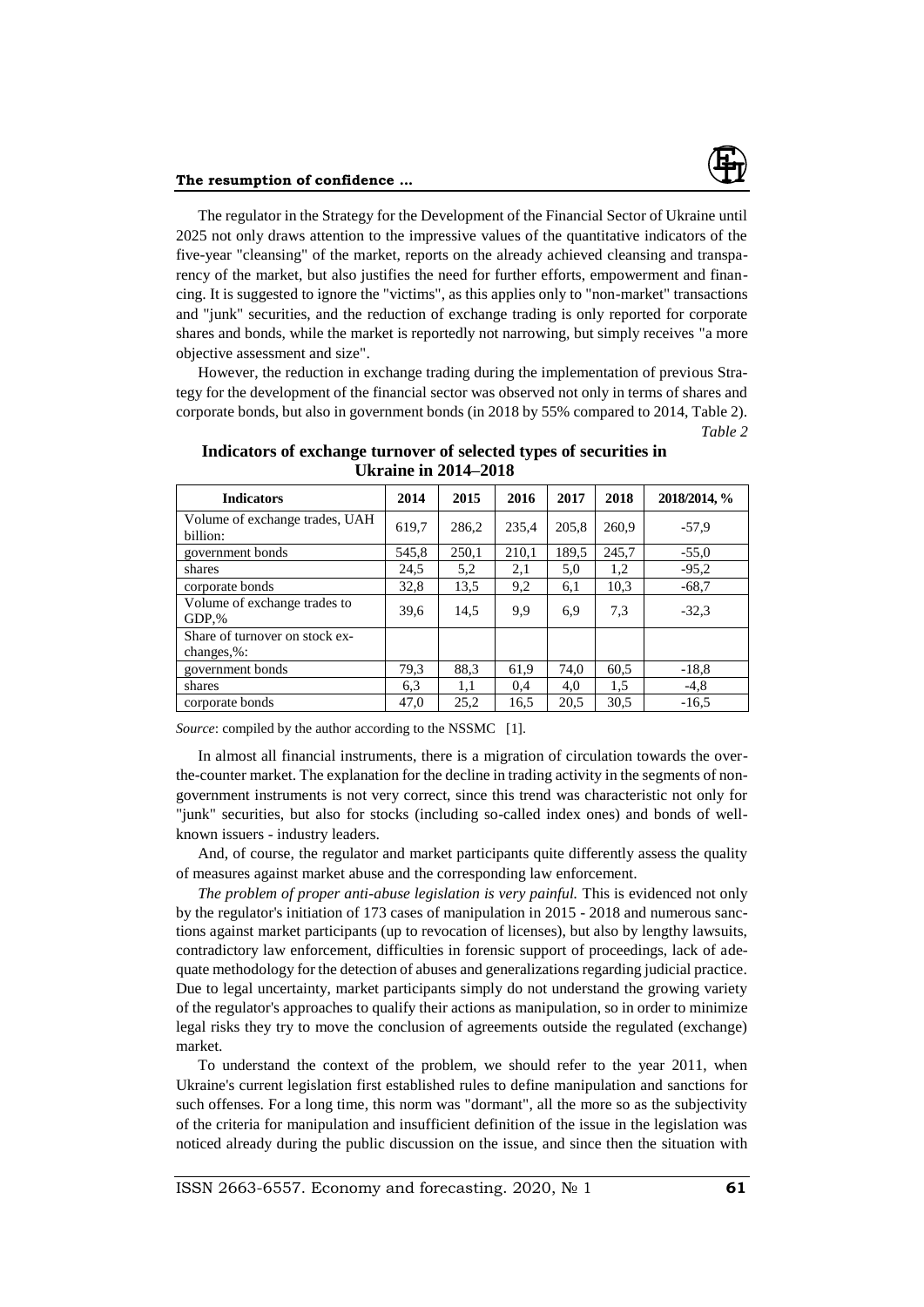

legal certainty has not changed for the better. Therefore, in 2012-2014, the initiation of lawsuits with signs of manipulation was sporadic (4-7 cases per year). Subsequently, for many market participants, the anti-manipulation legislation adopted in 2011 suddenly turned into a significant but selectively applied "stick".

Even refusal from transactions with troubled issuers does not guarantee against sanctions, as there are cases when *sanctions were imposed for transactions that took place before the issuer was declared fictitious or the circulation of its securities was terminated*, so in fact it is necessary for market participants to anticipate specific restrictive measures of the NSSMC against issuers [4]. However, the "telepathic superpower" that the regulator requires from brokers would actually involve the use of insider information, which should really be considered an abuse.

In addition to the securities traders, who are constantly accused and who are regularly required to explain the economic nature of their operations, it is the stock exchanges who suffer, as they are the ones responsible for the initial control of transactions for signs of manipulation. Due to the lack of legal certainty in classifying particular actions of market participants as manipulation, the point of view of the stock exchange might not coincide with the vision of the regulator. Therefore, sanctions are imposed on the stock exchange too - for failure to identify transactions, which, according to NSSMC experts, have signs of manipulation.

At the same time, the problem of unpredictability of law enforcement affects the entire market, not just exchanges and direct participants in exchange trading. Already, institutional and ordinary investors have to provide explanations about the economic meaning of their operations on stock exchanges, and they become subjects of offence cases. The vast majority of investors are completely unprepared for this, which is at odds with the government's constantly declared plans to attract the householders' funds to stock market instruments (including the instruments of the government's public debt). High-profile information campaigns talk a lot about profitability, but not about the unforeseen legal risks for investors, as they may suddenly become participants of allegedly manipulated transactions rather than victims of abuse. And after the implementation of European legislation, strict prohibitions will apply not only to members of exchanges, but also to all participants in transactions with securities, derivatives and commodities, including those investors who are brokers' clients. With exchange trading in anonymous mode and with a more or less significant number of buyers and sellers of financial instruments, the risk of becoming one of the participants in transactions part of which have signs of manipulation significantly increases, (especially if these signs are determined as subjectively as today). And it is still unclear how, with large volumes of transactions in financial instruments, the regulator will identify (and whether will identify at all) bona fide investors, separating them from the actual abusers?

All the more so as the regulator is able to impose sanctions even on market makers and primary dealers, despite the direct rules of national law and the European legal framework, which stipulate that transactions of persons who maintain liquidity under the relevant agreements with the exchange or issuer should be a priori considered as non-manipulative.

According to the current legislation on state regulation of the securities market, the number of existing rights, tasks and other powers of the NSSMC as of 01.01.2020 reaches 118. Although the effectiveness of their implementation is questionable, the scope of powers is expected to significantly expand by law and provide additional resources for financing the regulator from contributions of market participants. It is expected that this should raise the confidence of domestic and foreign investors in the market and help attract investment.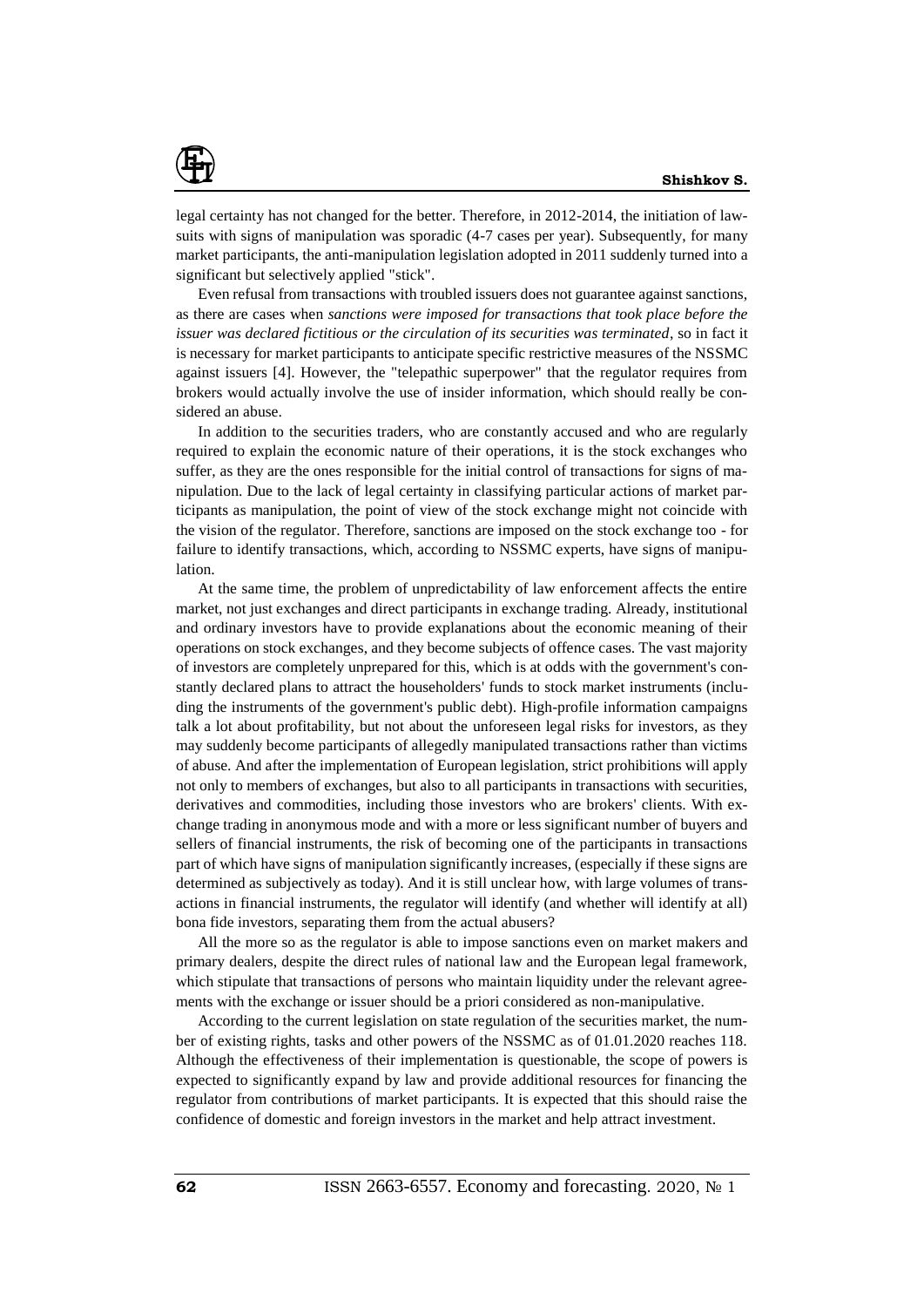

However, it should be reminded that the public debt market, which is now the only attractive to domestic and foreign investors segment of Ukraine's stock market, is developing rapidly without strict prohibitions and without special participation of the NSSMC, but thanks to other government agencies (Ministry of Finance as issuer, NBU as a placement agent, depositary and regulator of major market participants).

Due to the market's high transparency, publicity of the issuer, interest in the efficient operation and fulfillment of obligations, including providing convenient access to non-residents through the NBU's link with Clearstream, in 2017–2019 they managed to raise the volume of investments in government bonds of Ukraine from non-residents from UAH 6 to 118 billion, and from the households - from 0.1 to 10 billion UAH. *And this is what can be really considered an indicator of trust*. It is due to the growth of market volumes and the decrease in the value of borrowings that the prices and yields of government bonds have become more predictable and less volatile [5, 6], and it is due to this that opportunities for abuse have decreased.

Based on the international experience in anti-abuse legislation, two basic approaches can be identified:

1) in the United States, the law does not specify the criteria for manipulation in too much detail, does not try to provide an unambiguous definition, and uses rather general formulations, but the courts, when determining verdict, comprehensively and in great detail consider *the economic nature* of specific transactions;

2) in the EU, this issue is regulated at the level of a separate MAD II (Market Abuse Directive) and MAR (Market Abuse Regulation) law, which *provide detailed* criteria for abuse and their differences from normal market practice.

Unfortunately, in domestic practice there is currently neither attention to adequate assessment of the economic essence of transactions, nor detailed definitions of illegal actions.

The regulator's attempts to investigate the economic content of transactions, which are available in documents published on the NSSMC's website on initiated lawsuits<sup>3</sup> and in court decisions, usually seem rather primitive and do not consider obvious approaches to economic analysis and accounting. In particular, the book value of securities is not taken into account, the financial result is determined not between purchase and resale transactions, but between sale and subsequent purchase transactions, etc. In addition, the size of financial sanctions is often incomparable to the damage to market participants and the market as a whole<sup>4</sup>.

And in general, not only market participants to whom sanctions are applied, but even courts to which market participants apply for protection of their interests, have not seen formalized substantiations and analysis that should precede the initiation of manipulation cases by the NSSMC and should be referred to in the regulations on offenses.

Of course, the study of economic sense is not conducted on all transactions that take place in regulated markets, but only on those that arouse reasonable suspicion, because they meet certain characteristics (criteria). Revealing abuses is really a rather difficult task and lacks

 $\overline{a}$ 

<sup>3</sup> Law enforcement / NSSMC. https://www.nssmc.gov.ua/enforcement/#win2

<sup>4</sup> Thus, in 2016, a state bank was sanctioned in the amount of 170,000 UAH, which is almost 9,000 times (!) higher than its trade "loss" (and "profit" of its counterparties) artificially calculated by the regulator in the amount of 19 UAH per transaction with three issues of government securities for three conditionally separated trading days (for a period of six months!) Fluctuations in stock exchange prices during the day were 0.02-0.03%, so it is unclear how this could negatively affect the market. The bank was the primary dealer in government bonds and acted under an agreement with the Ministry of Finance as the issuer, so its transactions are clearly defined by law as non-manipulative. Moreover, the bank proved in court that it did not incur a loss of UAH 19, but a significant trading profit, and the total income from securities ownership reached 135 million UAH.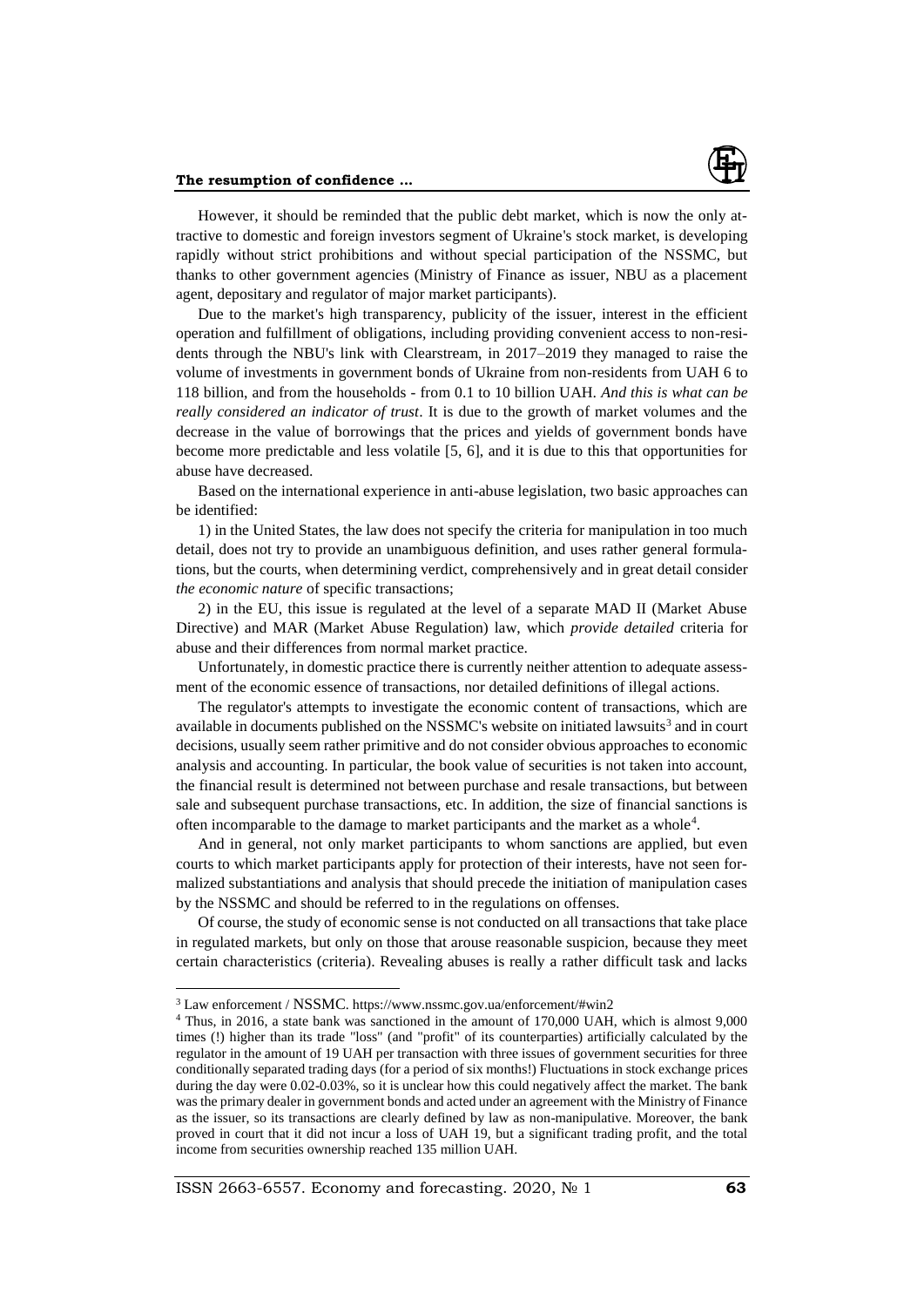

sophisticated development, even in foreign studies, which to a greater extent deal with abuses on the examples of developed markets. However, in mature markets, this task is quite effectively solved by regulators, in cooperation with exchanges and self-regulatory organizations. SEC, BAFIN and other regulators use comprehensive software solutions and procedures that allow, automatically, with the use of numerous research methods, to identify suspicious transactions among a large number of transactions, conduct their close analysis and only then make informed decisions to initiate abuse investigation [7, 8].

A proper functioning of such abuse-detecting systems (in particular for the construction of algorithms, mathematical models, and statistical and other methods of information processing) requires clear and unambiguous qualitative and quantitative criteria. Accordingly, it requires unambiguous and detailed normative definition of such criteria, application of clear and carefully formulated terminology, and methodological support.

Instead, the definition of abuses (primarily manipulation) at the level of the existing legislation of Ukraine, NSSMC regulations and the terminology used for this purpose are biased, vague, and contradictory. The method by which the regulator allegedly detects manipulation does not add certainty, and after inquiries from market participants, it has become even non-public<sup>5</sup> - perhaps because it is actually devoid of research methods? When asked by market participants about the terminology and methodology for detecting abuses, the regulator responds in general terms and shares plans to address the issue through the adoption of new laws.

However, the existing subjective criteria of manipulation are actively applied in the initiated cases, and later in the courts. Moreover, new "criteria" regularly appear, which are in no way regulated by law (for example, transactions are concluded "within minutes", "securities that are the subject of transactions are in the assets of CII", etc.). In 2019, the regulator in its inquiries began to demand clarifications on the reasons for fluctuations in the prices for financial instruments no longer within one or more trading days, but within a whole year. Due to the lack of specific and quantifiable criteria for abuse, the NSSMC sanctions can be applied both in the case of significant (in the regulator's opinion) fluctuations in stock prices, and in the case of minor fluctuations. Transactions on the same financial instruments with similar prices, which take place on different exchanges, can have opposite consequences - from the revocation of licenses of securities traders to the closure of offence cases. Thus, the shortcomings of legal regulation in the field of manipulation, which were mentioned when the relevant legislation was adopted in 2011, still create opportunities for conflicting law enforcement and make it difficult for affected market participants to protect their rights [8].

*Therefore, given the need to implement the European legal framework and the lack of trust in regulators and the judiciary, for Ukraine, an essential point should be a detailed legal definition of abuse criteria.*

Numerous legal shortcomings of the existing legislation and law enforcement practices on abuse in Ukrainian capital market are analyzed in detail in a comprehensive study [8]. And the ways to create a promising legislation should be analyzed exactly in this context.

### **2. Planned legislation on criminal sanctions for market abuse**

Then what is planned to bring Ukrainian legislation in accordance with EU anti-manipulation standards?

 $\overline{a}$ 

<sup>&</sup>lt;sup>5</sup> By the order of the NSSMC of 14.12.2018 No230 this document was rated as proprietary information of the NSSMC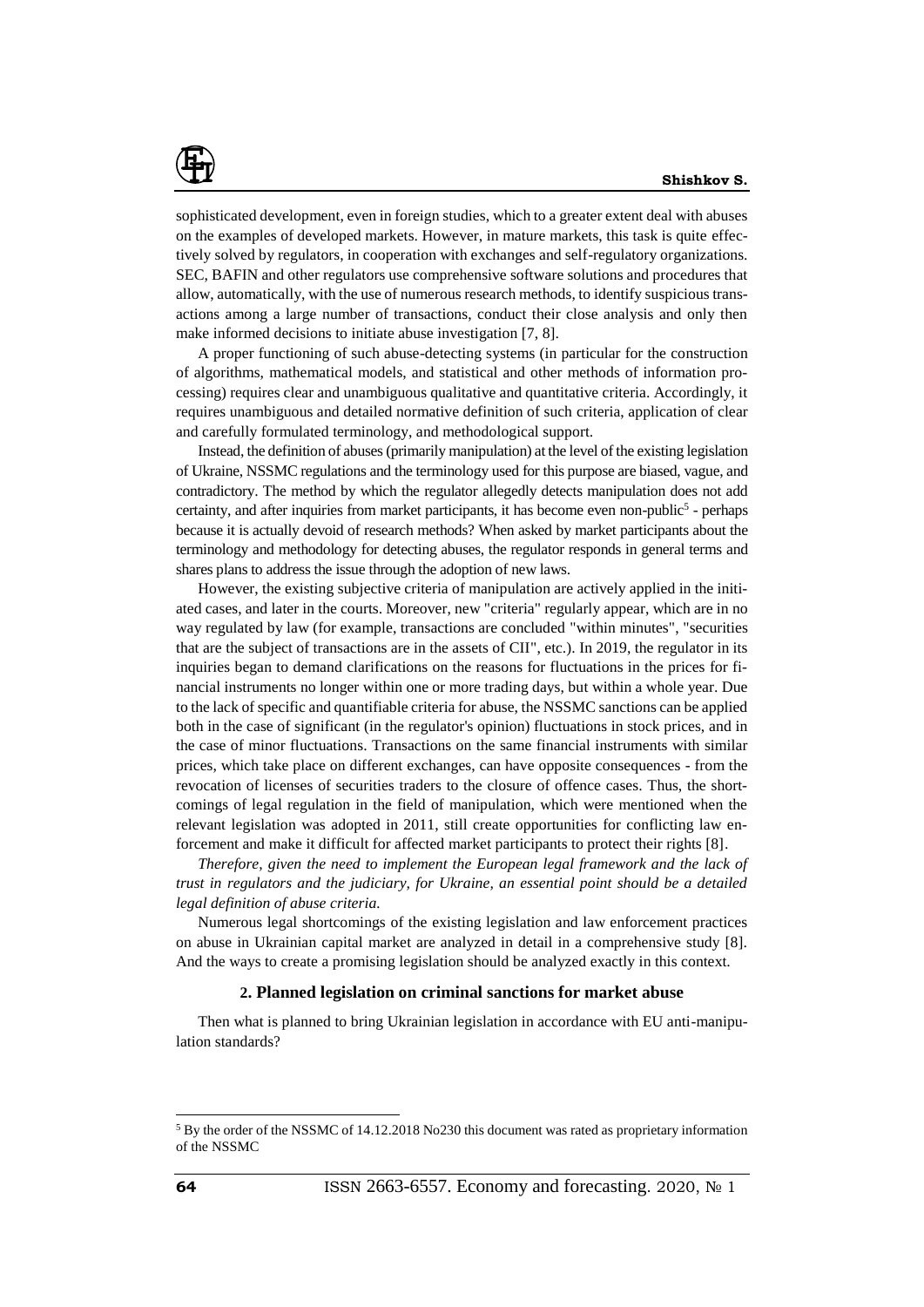### **The resumption of confidence ...**



According to the Strategy for the Development of the Financial Sector of Ukraine until 2025, as a result of the implementation of the European legal framework, criminal responsibility for abuse in Ukrainian stock market should be replaced - from the current not very significant fines and deprivation of the right to hold certain positions to up to eight years of imprisonment. Of course, this is a rather severe punishment, which is much harsher than the punishment for other types of fraudulent offenses and comparable to the punishment for very serious crimes.

Two draft legislative acts are currently being discussed.

In Draft Law No 2284 of 17.10.2019 (On Amendments to Some Legislative Acts of Ukraine to Facilitate Investment and the Introduction of New Financial Instruments) [9], which is the fourth attempt to implement the European approaches (in particular, *Markets in Financial Instruments Directive*, MIFID II) to regulated markets and derivatives, the text on manipulation remains unchanged, but the scope of the NSSMC (and, accordingly, the possibility of punishment) extends to the participants of commodity exchanges and commodity market.

The Draft Law "On Amendments to Certain Legislative Acts of Ukraine Concerning the Protection of Investors from Abuse in Capital Markets" (update of previous draft law No 6303 of April 6, 2017) a MAR implementation is expected, but experience does not suggest that it will be sufficiently correct. In particular, because the NSSMC seems to principally avoid initiating official translations of European directives and regulations on the functioning of the capital market into Ukrainian.

There are no official translations of MAD II and MAR on the official website of the Government Office for Coordination of European and Euro-Atlantic Integration, whose tasks, according to Resolution of the Cabinet of Ministers of Ukraine № 759 of 04.10.2017, include providing translation of the EU acquis into Ukrainian. The Ministry of Justice of Ukraine once translated only the text of Directive № 2008/26 / EC of 11.03.2008 [10], which amended the original Directive 2003/6 / EU of 28.01.2003 on insider trading and market manipulation (market abuse, MAD I). On the Government portal, MAR only appears in the Indicative Plan for the Translation of Acts of the EU Acquis for 2019–2020 [11].

Apparently, the only success of the translators can be considered the literal transfer of the provisions of MAD II and MAR on penalties to this draft law.

It is worth noting that the task of implementing the requirements of MAR and MAD to the national legislation was set in the previous Development Strategy until 2020, but this task (like many others) was left unfulfilled. They did not even find time to initiate official translation during five years (2015-2019). However, the problems are not so much related to noncompliance with the deadlines for implementation of European standards, as to the expected quality of the implementation and shortcomings of the existing and promising legislation, which, despite its "reform", nevertheless does not prevent the NSSMC from poor law enforcement.

Analysis of the discussed draft legislation on abuse shows that in some cases criminal sanctions are even stricter than the EU requirements: in particular, MAD II requirements provide for one year imprisonment, while the draft law- for at least two years, and maximum terms of imprisonment in some cases increase from four (MAD II requirements) to eight years (the draft law). At the same time, the quantitative criteria of significance and serious consequences for abuse are increased. Instead of fines with deprivation of the right to hold certain positions or engage in certain activities, a penalty in the form of long-term imprisonment is introduced (Table 3).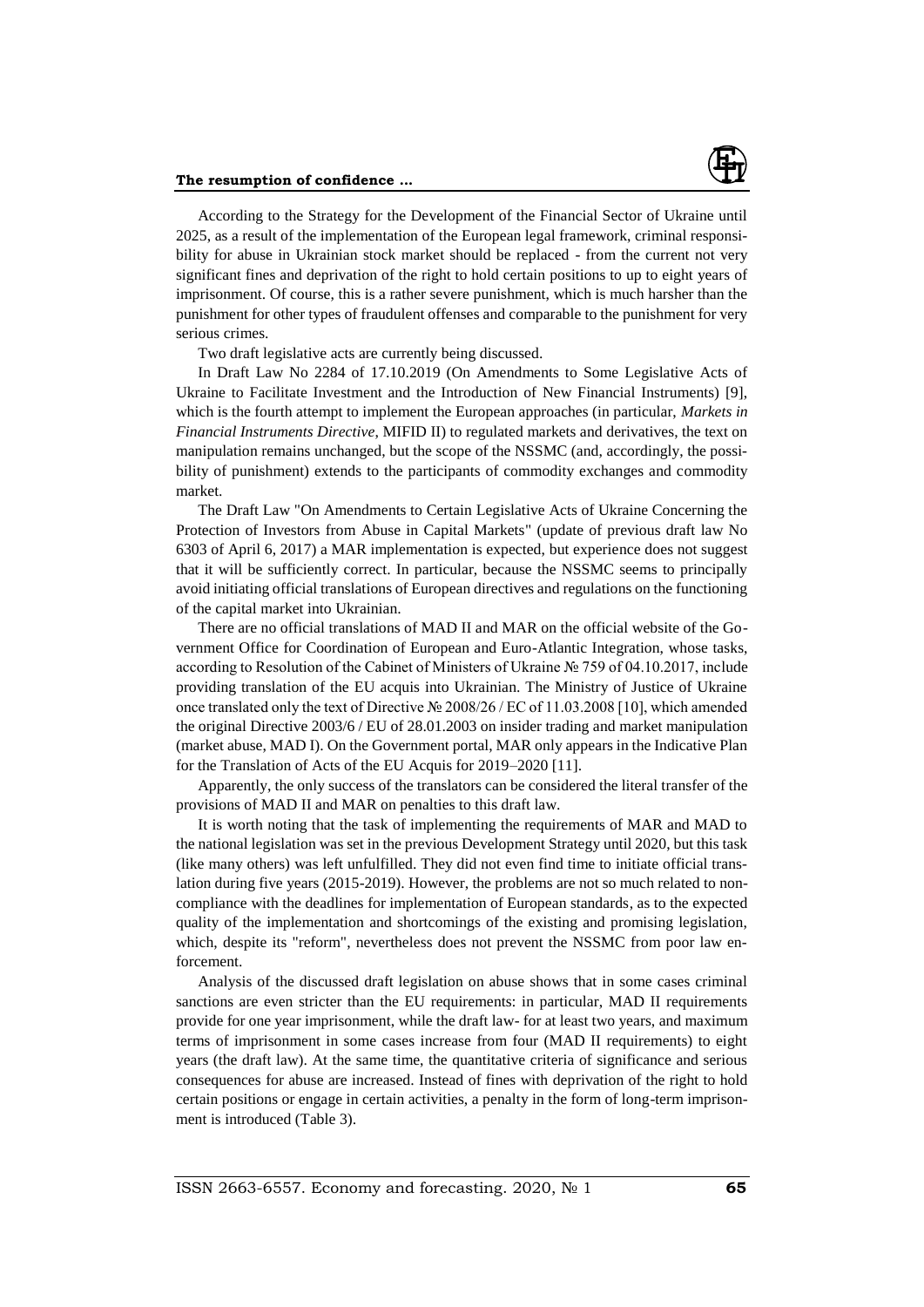

### *Table 3*

## **Comparison of current and future criminal sanctions**

#### **for market abuse Offense Current legislation (CCU, Art. 222, 232) Draft law on abuse combating (CCU, Art. 222<sup>1</sup> , 232<sup>1</sup> ) MAD II (Art. 7)** Market manipulation Significant size (≥500 NTM): a penalty of 3-5 thousand NTM; deprivation of the right to hold certain positions / engage in certain activities for up to three years Significant size (≥600 thousand NTM): imprisonment for a term of 2-4 years Imprisonment for up to four years Repeated / by prior conspiracy by a group of persons / serious consequences (damage ≥1000 NTM): penalty of 5–10 thousand NTM, deprivation of the right to hold certain positions / engage in certain activities for up to three years Repeated / by prior agreement by a group of persons / severe consequences (damage ≥1200 thousand NTM): imprisonment for a term of 4-8 years with confiscation of property Unlawful disclosure of insider information A penalty of 750–2000 NTM, possible deprivation of the right to hold certain positions / engage in certain activities for up to three years Imprisonment for up to two years Imprisonment for up to two years Insider dealing Significant amount (≥500 NTM): a penalty of 3–5 thousand NTM, possible deprivation of the right to hold certain positions / engage in certain activities for up to three years Significant amount (≥600 thousand NTM): imprisonment for a term of 2–4 years Imprisonment for up to four Unlawful  $\left[\begin{array}{c} \text{b} \\ \text{b} \end{array}\right]$  a group of persons / serious condisclosure or insider dealing Repeated / by prior conspiracy by a group of persons / severe consequences (damage ≥1000 NTM): a penalty of 5–8 thousand NTM, possible deprivation of the right to hold certain positions / engage in certain activities for up to three years. Actions committed by an organized group: a penalty of 8-10 thousand NTM, possible deprivation of the right to hold certain positions or engage in certain activities for up to three years Repeated / by prior conspiracy by sequences (damage ≥1200 thousand NTM): imprisonment for a term of 4-8 years with confiscation of property

*Source*: compiled by the author according to the Criminal Code of Ukraine (CCU) and MAD II; NTM - nontaxable minimum income of citizens (17 UAH)

Financial sanctions are increased by 450-10000 times or new financial sanctions are introduced for violations for which there were no previous requirements or similar sanctions were only applied in the form of warning or revocation of the license (Table 4).

In addition to imposing tougher financial sanctions, the NSSMC obtains many new rights and powers:

– to conduct inspections for signs of manipulation, use of insider information, other violations of the legislation on the stock market, joint stock companies and the protection of the rights of consumers of financial services;

– to apply to the court with a claim (application) for termination of the legal entity for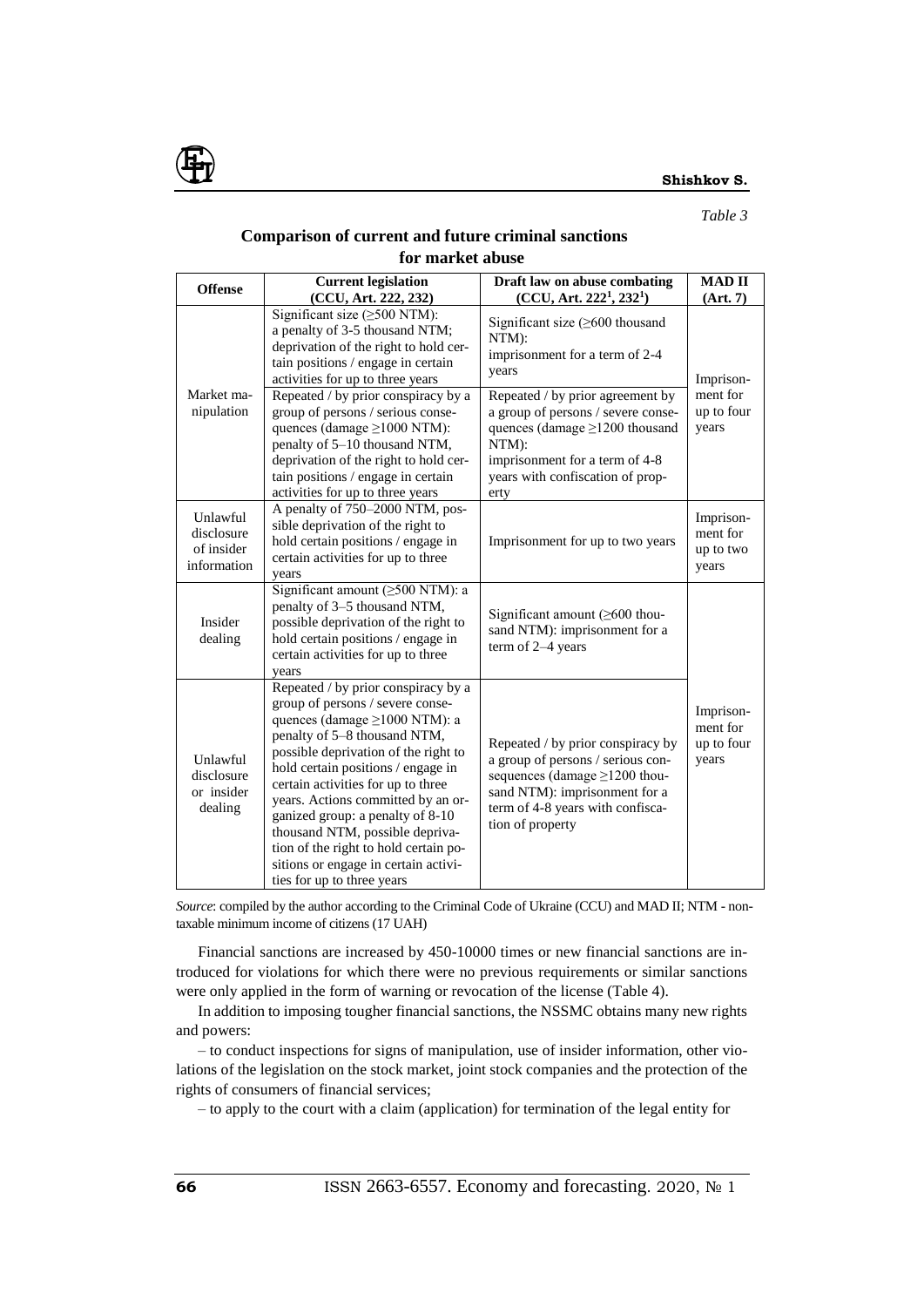

## **The resumption of confidence ...**

violation of the prohibition of insider dealing and/or unlawful disclosure of insider information, as well as for manipulation;

# *Table 4*

| <b>Offence</b>                                                                                                                                                                                                       | <b>Current legislation</b>                                                                                                                                | Draft law on<br>abuse                                                                 | <b>MAR</b>                                                     |  |  |  |  |  |
|----------------------------------------------------------------------------------------------------------------------------------------------------------------------------------------------------------------------|-----------------------------------------------------------------------------------------------------------------------------------------------------------|---------------------------------------------------------------------------------------|----------------------------------------------------------------|--|--|--|--|--|
| To individuals (current legislation - Code of Administrative Offenses, Articles 1638-1639, draft<br>law - Law of Ukraine "On State Regulation of the Securities Market in Ukraine", Article 43,<br>MAR - Article 30) |                                                                                                                                                           |                                                                                       |                                                                |  |  |  |  |  |
| Market manipulation                                                                                                                                                                                                  | 100-500 NTM;<br>repeatedly or by a<br>group of persons -<br>500-750 NTM                                                                                   | up to 5 million<br>euros (increase by<br>10 thousand<br>times)                        | up to<br>5 million<br>Euros                                    |  |  |  |  |  |
| Unlawful disclosure or insider<br>dealing                                                                                                                                                                            | 500-750 NTM                                                                                                                                               | up to 5 million<br>euros (increase by<br>10 thousand<br>times)                        | up to<br>5 million<br>euros                                    |  |  |  |  |  |
| Non-detection, non-notification of<br>manipulation and insider<br>dealing                                                                                                                                            |                                                                                                                                                           | up to 1 million<br>euros                                                              | up to<br>1 million<br>euros                                    |  |  |  |  |  |
| Violations regarding the list of in-<br>siders and informing insiders, the<br>list of managers and informing<br>about their transactions, commit-<br>ting transactions during the closed<br>period                   |                                                                                                                                                           | up to 0.5 million<br>euros                                                            | up to<br>0.5 million<br>euros                                  |  |  |  |  |  |
| To legal entities (current legislation - Law of Ukraine "On State Regulation of the Securities<br>Market in Ukraine, Article 11, draft law - Article 45, MAR - Article 30)                                           |                                                                                                                                                           |                                                                                       |                                                                |  |  |  |  |  |
| Market manipulation                                                                                                                                                                                                  | 10–50 thousand NTM<br>or up to 150% of profit<br>(receipts)                                                                                               | 15 million euros or<br>15% of total annual<br>turnover (increase<br>by $450$ times)   | 15 million<br>euros or 15%<br>of total<br>annual<br>turnover   |  |  |  |  |  |
| Unlawful disclosure or insider<br>dealing                                                                                                                                                                            | 10-50 thousand NTM<br>or up to 150% of profit<br>(receipts). Repeatedly<br>during the year: 50-100<br>thousand NTM or<br>150-300% of profit<br>(receipts) | 15 million euros<br>or 15% of total<br>annual turnover<br>(increase by 450)<br>times) | 15 million<br>euros or<br>15% of total<br>annual turn-<br>over |  |  |  |  |  |
| Non-detection, non-notification of<br>manipulation and insider dealing; vi-<br>olation of the procedure for disclo-<br>sure of insider information                                                                   |                                                                                                                                                           | 2.5 million euros                                                                     | 2.5 million<br>euros                                           |  |  |  |  |  |
| Violations regarding the list of insid-<br>ers and informing insiders, the list of<br>managers and informing about their<br>transactions, performing transac-<br>tions during the closed period                      |                                                                                                                                                           | 1 million euros                                                                       | 1 million<br>euros                                             |  |  |  |  |  |
| Market manipulation                                                                                                                                                                                                  | 10-50 thousand NTM<br>or up to 150% of profit<br>(receipts)                                                                                               | 15 million euros<br>or 15% of total<br>annual turnover<br>(increase by 450<br>times)  | 15 million<br>euros or<br>15% of total<br>annual<br>turnover   |  |  |  |  |  |

*Source*: compiled by the author according to MAR, [13, 14].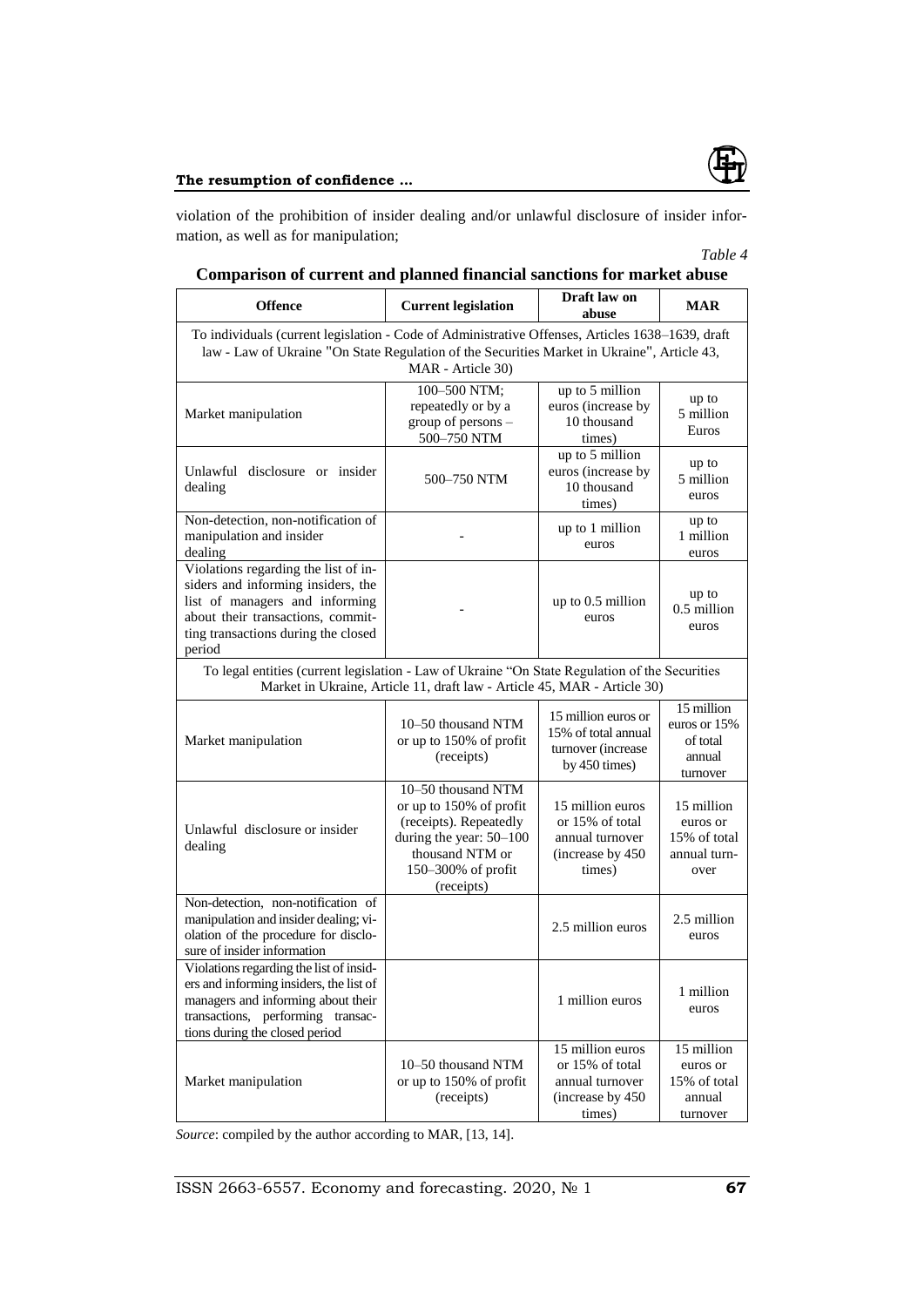

- avoid applying to the Ministry of Justice for state registration of own legal acts;
- significantly (by times) increase the cost of administrative services;
- receive regulatory contributions from market participants, etc.

Moreover, in the case of investigation of crimes under Art.  $222<sub>1</sub>$  and  $232<sub>1</sub>$  of the Criminal Code (manipulation, unlawful disclosure or insider dealing), the investigator or prosecutor must involve as a specialist a representative from the NSSMC. However, if the NSSMC, on the one hand, has the power to establish the facts of abuse and, on the other hand, acts as an expert in court, then what unbiased proceedings will it be?

On the other hand, the draft law completely omits the implementation of Art. 11 of MAD II, which *provides for the proper training of judges, prosecutors, police, judicial and those competent authorities' staff* involved in offence cases and the investigation of market abuse. Indeed, why train them, if after that they will be able to express qualified doubts about the position of the NSSMC representatives?

Thus, instead of the accuracy of the law, market participants are offered a regulator with declarative tasks, but unique hyper-powers - not only in the regulatory sphere, but also in the field of criminal justice.

Formally, the implementation of MAR requirements in terms of identifying abuses and, conversely, actions that are not manipulation or insider dealing, as well as issues of fighting abuse look quite diverse.

Currently, the relevant legal regulation exists at the level of two articles: Art. 10.1 of the Law of Ukraine "On State Regulation of the Securities Market in Ukraine" and Art. 44-45 of the Law of Ukraine "On Securities and Stock Market". The proposed changes are already included in 13 articles of the Law of Ukraine "On State Regulation of the Securities Market in Ukraine": Art. 41.2 "Disclosure of Insider Information", Art. 44 "Insider Information", Art. 44.1 "Insiders", Art. 44.2 "List of Insiders", Art. 44.3 "Insider Dealing and Unlawful Disclosure of Insider Information", Art. 44.4 "Prohibition of Insider Dealing and Unlawful Disclosure of Insider Information", Art. 44.5 "Stock Market soundings", Art. 45 "Stock Market Manipulation", Art. 45.1 "Prohibition of Stock Market Manipulation", Art. 45.2 "Buyback Program", Art. 45.3 "Stabilization of Financial Instruments", Art. 45.4 "Prevention and Detection of Abuse on the Stock Market", and Art. 45.5 "Rights of Managers".

At the same time, detailed analysis shows the schematicity and superficiality of the implementation. A significant discrepancy is evidenced by the comparison of the spheres of MAR and the draft legislation. According to Art. 2 of MAR, its scope is limited *exclusively to financial instruments* (those admitted to trading on regulated market, MTF, OTF or those dependent on them/influencing them in price/volume). Instead, the draft law distinguishes between the scope for the use of insider information and manipulation. If the insider information is limited to information related to financial instruments, then, as to manipulation, Art. 45 of the draft law *extends the scope of use even to those products* that are basic assets of the financial instruments admitted to trading.

In MAR, the criteria of lawful and unlawful conduct of a person possessing insider information are clearly defined, separated and regulated in Art. 9 and 10. Instead, in the above mentioned draft law (Article 44.3), the definition of lawful conduct (its limits) is attributed exclusively to the competence of the NSSMC. And experience shows that the position of the NSSMC is only infrequently characterized by legal certainty.

While MAR addresses the issues of accepted market practices, which are not manipulation, in the separate and well detailed Article 13, which contains a specific list of criteria to be considered when approving accepted market practices, then the draft law suffices with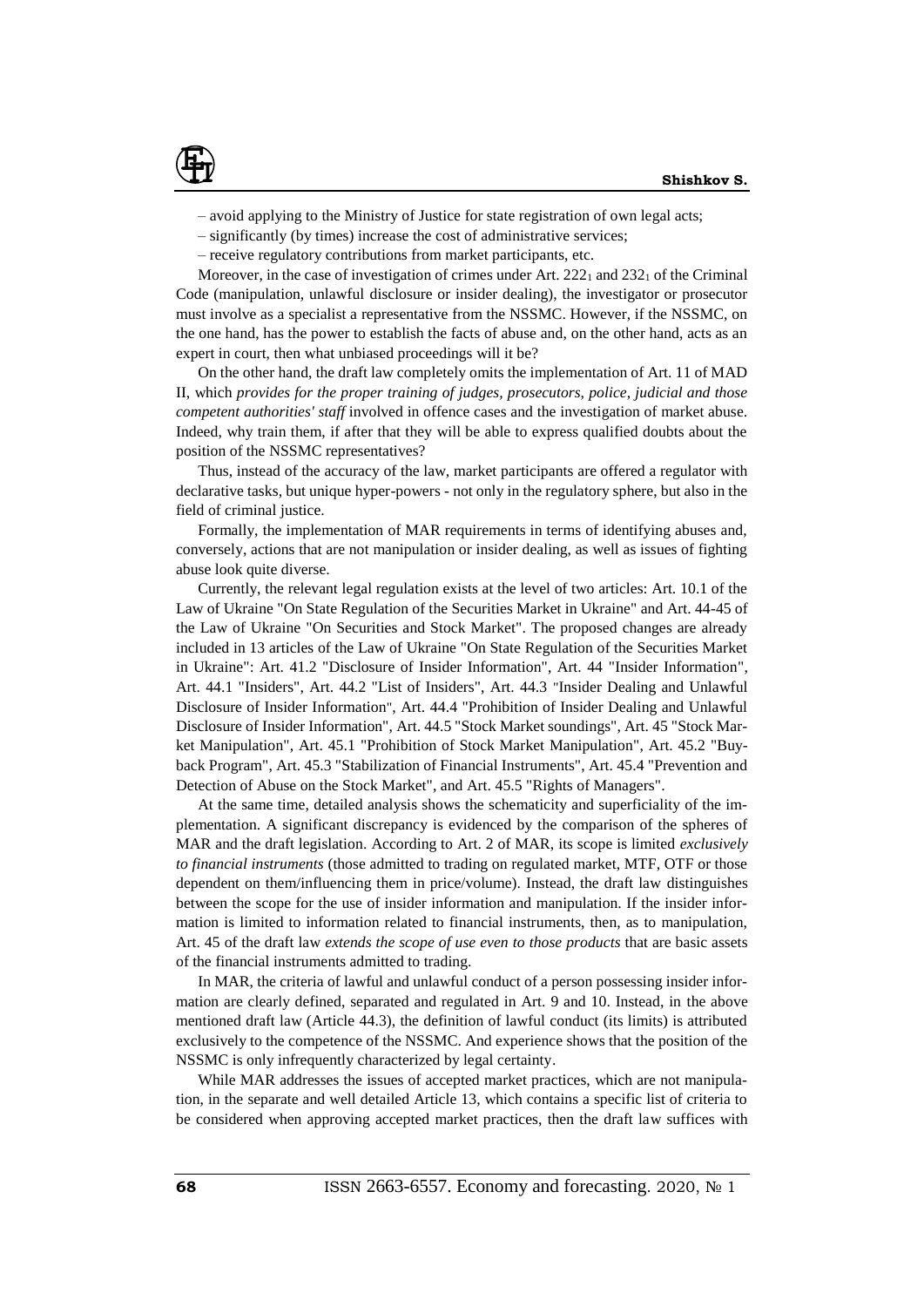only one paragraph in Art. 45, which does not contain any specification and again makes this issue a matter of exclusive competence of the NSSMC.

So instead of constructive steps to stimulate similar development for segments of nongovernment financial instruments (stocks, corporate bonds, derivatives), the market will once again receive a partial and ambiguous implementation of the European legal framework, lacking a proper balance in legal relations with the regulator (which eventually becomes a monopoly), and too harsh compared to the EU criminal sanctions and financial sanctions, which are absolutely inconsistent with the realities of Ukraine's economy. This in no way solves the problem of the lack of fair prices and the lack of other incentives for the capital market to perform its natural functions - neither in terms of draft legislation, nor in terms of strategies for the development of this country's financial sector.

Responsibility for market participants should be balanced by the responsibility of the regulator's specialists. Although the NSSMC manages to prove its position in some litigations with market participants, there are also quite a few cases when the courts conclude that the initiation of lawsuits and imposition of sanctions for abuse are unfounded: according to the NSSMC's annual reports, in 2016 the courts of first instance ruled 27 decisions in favor of stock market entities, in 2017 - 19, and in 2018 - 20.

However, the regulator did not draw proper conclusions from this practice: there is no information about who took responsibility or about the corresponding changes in the NSSMC's staff after the losses in court. At the same time, initiating a lawsuit and imposing a sanction is a blow to reputation, and an appeal in court is a significant expense of money and time. Thus, unreasonable lawsuits result in reputational and financial costs for market participants, difficulties in their activities, reduction of their income and taxes, inefficient use of resources of the regulator, reduced confidence in it and in the market in general, and limited productivity of the judiciary to deal with significant offenses. In one of the most highprofile cases, a securities trader (after proving that the NSSMC's allegations of manipulation in all courts were unfounded) had to appeal to the President of Ukraine and the Verkhovna Rada, as the regulator during several months failed to comply with the court's final decision on the unlawfulness of the NSSMC's actions on the imposition of fine and suspension of the license [15].

To some extent, the above mentioned draft law raises the issue of damage caused by decisions, actions and/or inaction of the NSSMC (its staff and/or experts involved), in particular, due to their professional mistakes. However, lawsuits filed against such persons are considered lawsuits filed against the NSSMC, which provides them with legal protection. Even if the damage is proved in court, the compensation mechanism in this draft law is not very detailed, and sources of compensation (including payments from insurance companies, where the NSSMC must insure professional responsibility) depend on the funds that market participants must give to the regulator (in the form of payment for administrative services and regulatory fees). So is this format of the regulator's responsibility really symmetrical to the damage incurred by market participants?

In the absence of symmetrical responsibility and in the actual absence of the market (at least of the stock market and other non-governmental instruments, especially in terms of systemic demotivation of its basic, most economically significant, issuers and investors), introduction of vague prohibitions and opportunities for their unconditional application inevitably lead to the confusion of concepts and provokes corruption.

Failure to consider the above issues, the introduction of prohibitions on market abuse at the level of draft legislation will not only fail to increase confidence in the market or produce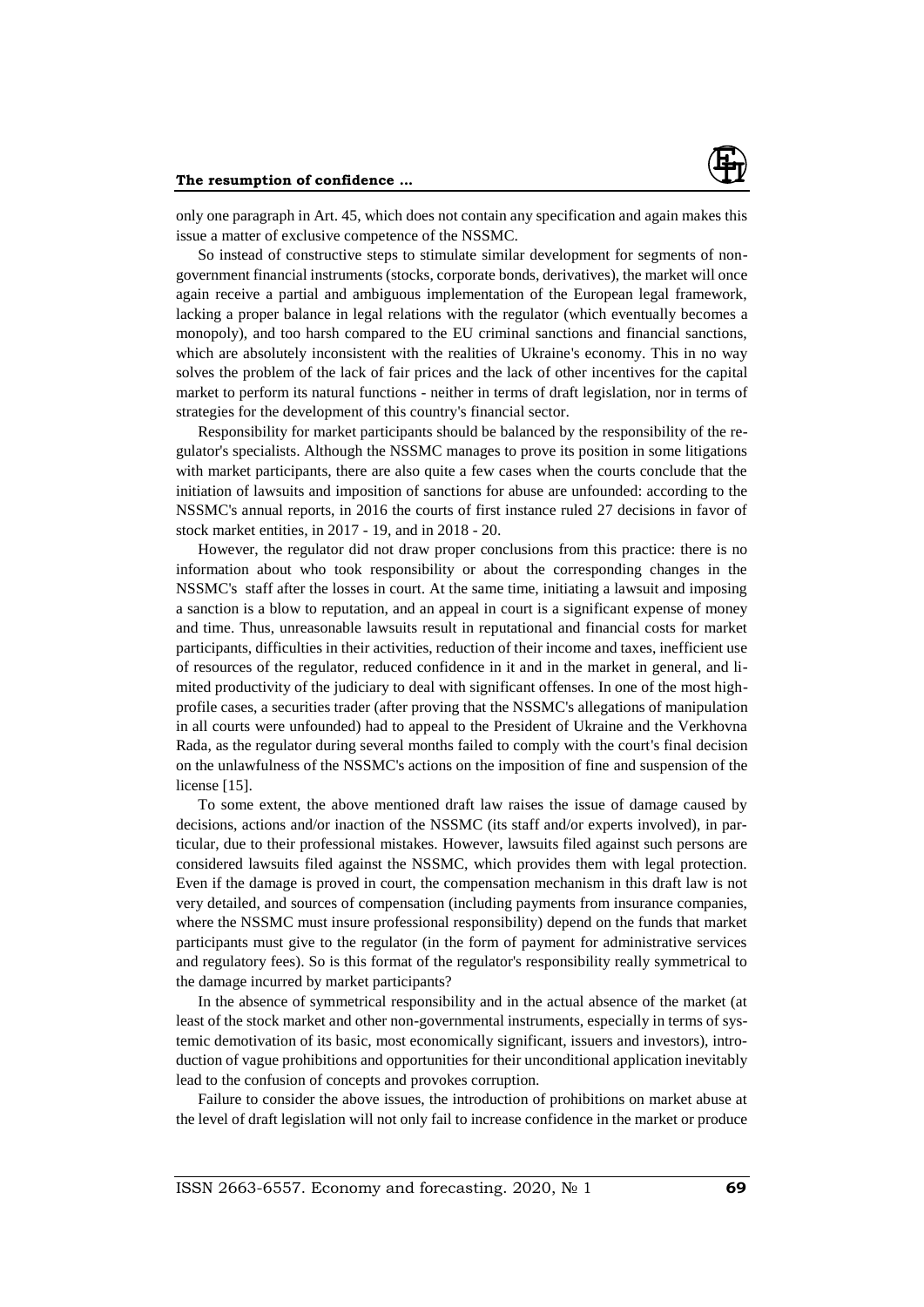

incentives for its development, but will also fail to ensure the implementation of a number of important functions of law:

– preservation of uncertainty in the criteria of abuse and its differences from acceptable market practice will complicate the implementation of the economic function of regulating economic relations, and the establishment of "rules of the game" in the economic sphere;

– unreasonable, selective and biased law enforcement will reduce the effectiveness of educational and preventive functions, as market participants will have unclear factors and non-obvious consequences of both lawful and illegal behavior;

– and the imbalance of rights and responsibilities of market participants and the regulator may raise doubts about the adequate performance of regulatory and compensatory functions in ensuring effective regulation of legal relations in the market and compensation for the regulator**'**s wrongful acts.

### **3. Economic aspects of combating market abuse.**

Largely, the answer to the question announced in the title of the article should be considered in economic terms, because the public interest is threatened by the economic consequences of market abuse. Indeed, why do the legislation in developed markets stipulate such harsh measures for market abuse offenses? Are the implementation of punishment standards and the regulator's superpowers in their application really able to affect the economic component of legal relations between stock market participants? What should be the indicators of such impact? How does the current state of Ukrainian national stock market relate to the punitive provisions in developed countries?

The functioning of stock markets, as well as any complex economic mechanisms, creates a risk of unique (i.e. not inherent in other markets) abuses. The main ones, which are legally separated in most countries with developed stock markets and are considered the most serious, relate to price manipulation and illegal use of insider information.

Fundamental factors in counteracting market abuse and the institutional basis of relevant regulatory practices are the effectiveness of combating information asymmetry and unbiased pricing of financial instruments, which is determined by the degree of market development and liquidity.

Information asymmetry is a situation when one group of economic entities has the necessary information and the other does not. The existence of information asymmetry is associated with the properties of information as such, as well as the peculiarities of its perception and behavior of some economic entities in relation to others. In an economic system, signals come to its elements with a certain lag, so the less informed entities have to operate in conditions of permanent uncertainty. Despite the rapid development of informational technology and the rapid access to information, as well as the growth of its volume, the problem of information asymmetry does not disappear, but rather deepens. In the context of globalization, and society's diverse needs for financial services, the dynamism of these needs and technical solutions to meet them, and rapid development of financial innovations and informational technologies, information asymmetry is becoming one of the key economic problems [8].

In financial markets, information asymmetry shows up in the fact that if certain entities have more information about the real value of financial assets or investment opportunities than other market participants do, it creates preconditions for incorrect market valuation of financial assets and provides opportunities for more informed participants to get certain benefits from this [16].

Manipulation and insider trading are exclusively inherent in regulated (exchange) market, whose most important function is the determination of objective price targets. Therefore,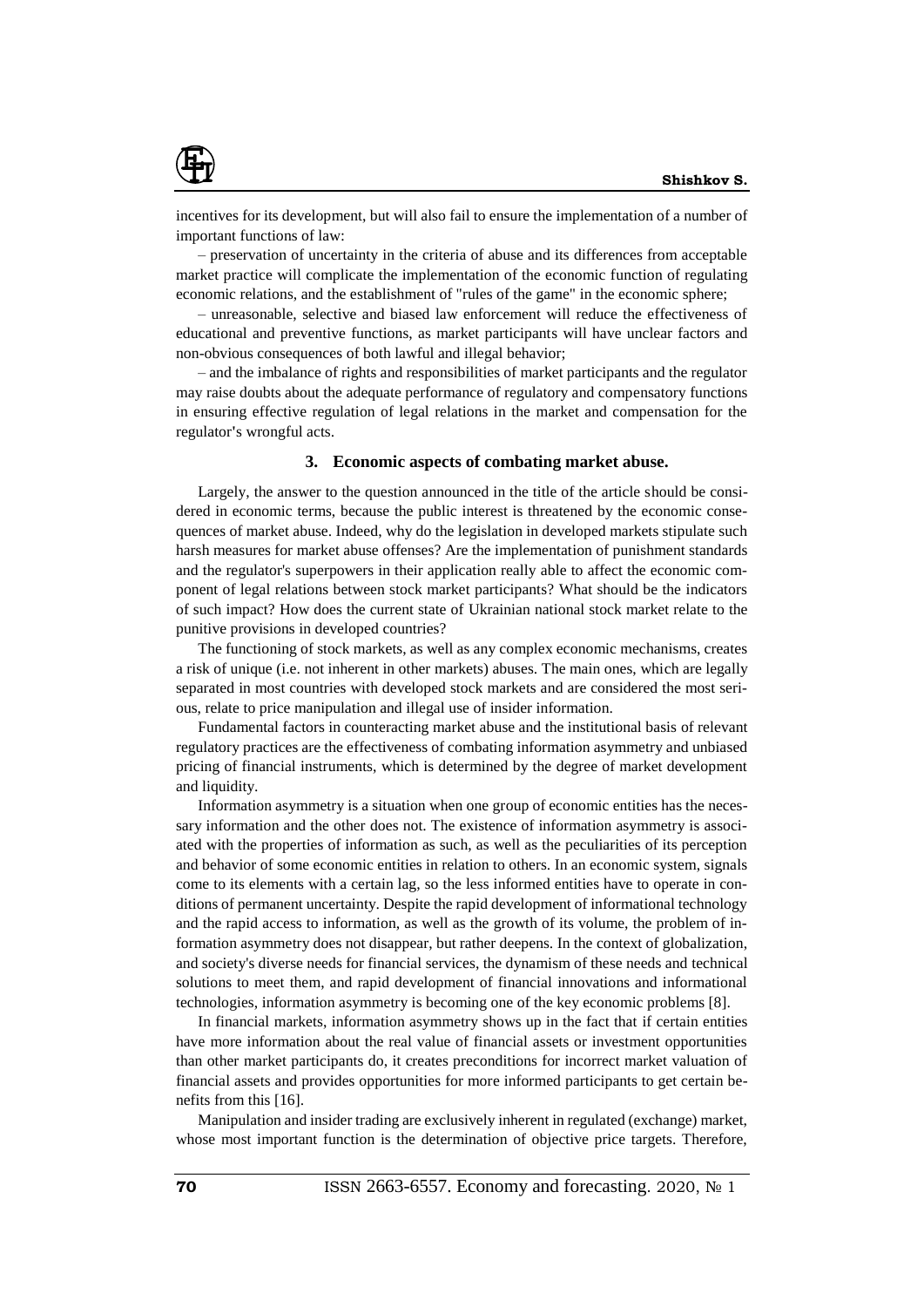

criminal actions will negatively affect precisely the quality of the stock market's price function. So the strict responsibility for these offenses is a legislative reflection of the prominent role of exchange pricing.

State regulation and active participation of the state plays a significant role in the system of counteracting information asymmetry, and its reduction. The measures include state control over the quality of goods and services, the proper functioning of financial markets, and the introduction of prohibitive rules that establish responsibility for opportunistic behavior of economic entities who enjoy the benefits of information asymmetry.

Competitive stock trading provides probably *the only way to achieve fair (market) pricing and minimize information asymmetry,* but this largely *depends on the state of legislation, regulation and the level of development of the stock market.* Given the important role of exchange prices for the economy, the main efforts of financial market regulators should be aimed at determining objective price reference points (actual prices and benchmarks).

In immature markets, the effectiveness of counteracting information asymmetry, and, consequently, the effectiveness of revealing and preventing abuse, seems rather questionable due to a number of factors:

1) low quality of the disclosure of financial statements of the issuers, as it is aimed at purely formal compliance with regulatory requirements, rather than at real transparency for the issuer to raise capital via stock market instruments;

2) insufficient investor's confidence in local issuers and their securities;

3) limited experience of public authorities in detecting and combating very specific stock market abuses, lack of precedents and generalizations, and usually low level of the market participants' confidence in the unbiased law enforcement and justice, in particular due to legal uncertainty;

4) insufficient development of informational, analytical and expert institutions, which face significant difficulties in estimating the fair value of companies and financial instruments - due to limited methodological support, certain conditionality of financial reporting (especially for companies within groups), insufficient or limited period of available exchange prices, and limited number of similar companies to compare their financial and price indicators with the investigated ones;

5) limited or inactive market for most financial instruments, leading to the inability of the stock exchanges to perform the function of determining fair (market) value (due to insufficient liquidity, competitiveness and regularity of transactions).

*The most important factors are those related to the basic participants of the stock market - issuers and investors.* Without their real economic interest in the market, any improvement in the state of regulatory institutions, informational and forensic support, or liquidity is unlikely to radically change the situation (in the absence of the issuers' interest in the circulation of issued securities, liquidity can be provided purely technically, in particular, in order to mask abuse).

Economic relations between issuers and investors are based on the imperative of economic feasibility in attracting and placing capital on the best terms. If a national stock market does not provide its basic participants with such opportunities and they meet their needs by using services of other markets, then it is difficult to expect efficiency from reforming of other market institutions. In particular, introduction of the best standards of information disclosure and punishment without clear incentives for issuers is unlikely to contribute to market development and reduce the preconditions for abuse. The experience of Ukraine's stock market shows that decades of exclusively coercive influence on issuers and growing regulatory requirements, without any progress in terms of convenience and cheaper capital raising, can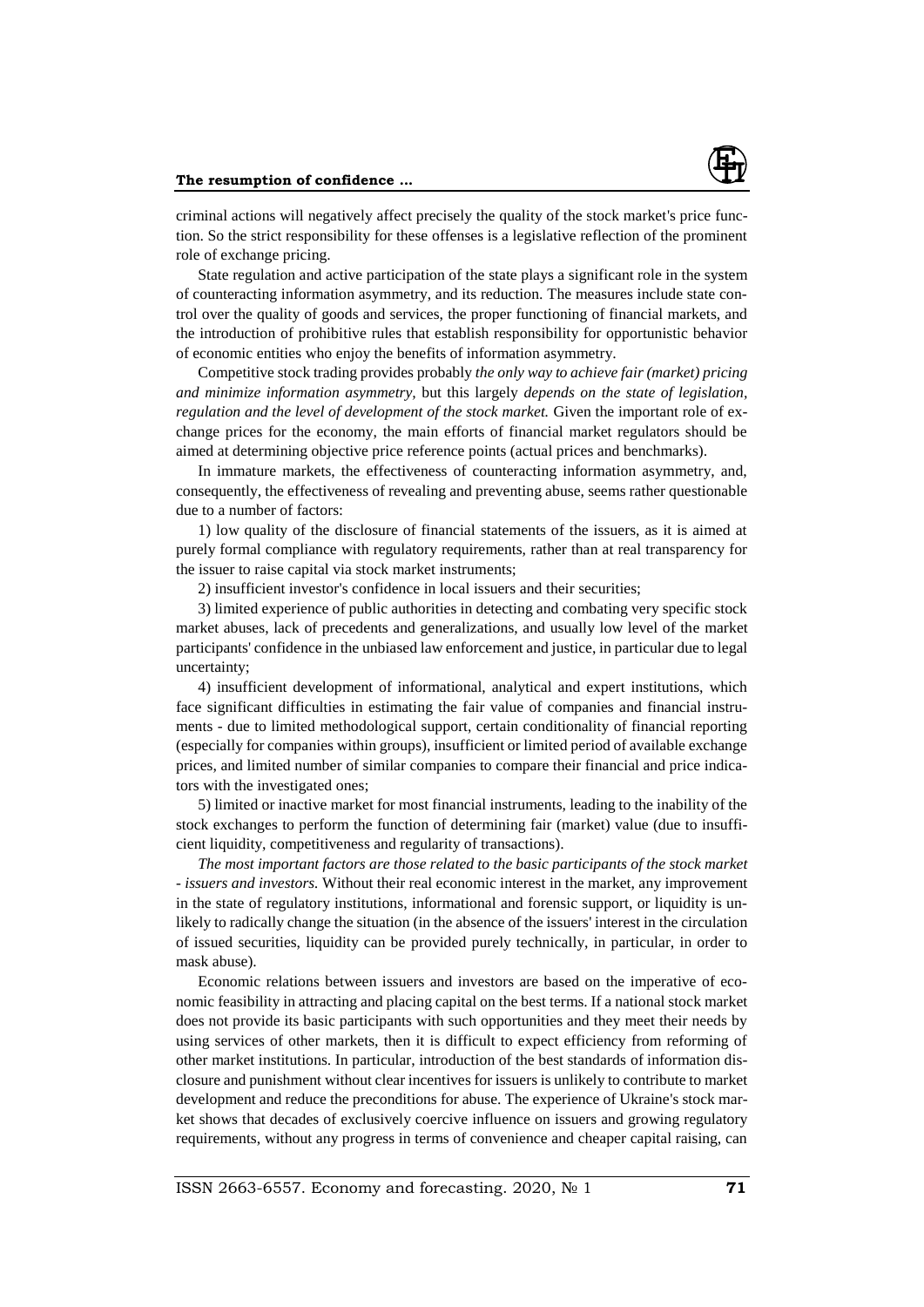

naturally only lead to degradation of emission activity, issuer's refusal to admit its securities on the exchange or overall withdrawal from the market.

In the context of Ukraine's prospects for implementing the EU's best legal experience, it should be noted that even in Poland, whose stock market was classified as developed by the FTSE Russel news agency in 2018, there were significant difficulties for the regulator in identifying accepted market practices to separate them from abuse [8]. And Ukraine's immature market, which is fundamentally different from the developed ones in the neighboring countries (and not only because of quantitative parameters, but because of institutional distortions), despite any attempts of formal copying, makes it virtually impossible to have accepted market practices (which are associated with legitimate and commonly accepted economic behavior of market participants) corresponding to the economic functions of the stock market).

In Ukraine's immature stock market characterized by illiquidity, irregular transactions, numerous risks, significant volatility, monopolization of various economic sectors and other shortcomings, there are no proper conditions and opportunities for fair pricing for most financial instruments (except government bonds). Any exchange prices are artificial, and the so-called "real" market prices simply do not exist. We can assume that any pricing on the Ukrainian stock market is manipulation. However, such a statement involves confused concept, because the economic nature of manipulation consists in the artificial distortion of objective prices. At the same time, objective prices can be formed only in conditions of: 1) much higher (than in Ukraine) liquidity, competitiveness, and adequate regulation; 2) exclusively via the use of the financial instruments of public companies interested in the existence of such objective prices [8, 17].

Presently there are no such conditions in Ukraine.

First, not every market is able to perform the function of defining a fair price. Obviously, the organized market must perform this function much more efficiently than the over-thecounter one. However, this is not necessary. In Ukraine, there are many segments of the financial market that operate exclusively outside the exchanges, but there are far fewer questions about the objectivity of their pricing than in the exchange market. These include auctions for the initial placement of government bonds, NBU tenders for repo transactions with banks, operations for government bonds in the Bloomberg network, placement and purchase and sale of NBU certificates of deposit, etc. But, again, we are talking about the government's debt financial instruments whose pricing is quite predictable. On the other hand, auctions initiated by state bodies (State Property Fund of Ukraine, Deposit guarantee Fund, bailiffs) for securities of non-state companies (shares, investment certificates and corporate bonds), regardless of the venue (exchange or over-the-counter market), often face either lack of demand, or difficulties in determining even the initial (starting) price. In addition, any auctions and tenders are usually held irregularly and have certain features (duration of the procedure, single winner, impossibility of splitting packages, and specific requirements for accreditation of participants), so it is a permanent exchange (regulated) market that allows you to regularly determine the fair price of financial instruments. However, opportunity is not a guarantee. Especially in the immature stock market of Ukraine.

Second, there are simply no public companies in Ukraine to issue a public offer and raise capital. Even non-public (actually often technical) issues in recent years have significantly decreased (Table 5), especially if we consider them separately from the recapitalization of (primarily state-owned) banks and state-owned companies.

Moreover, the introduction of legal requirement to place securities on the stock exchange only by issuers that have made a public offering (the requirement has no analogues in Europe)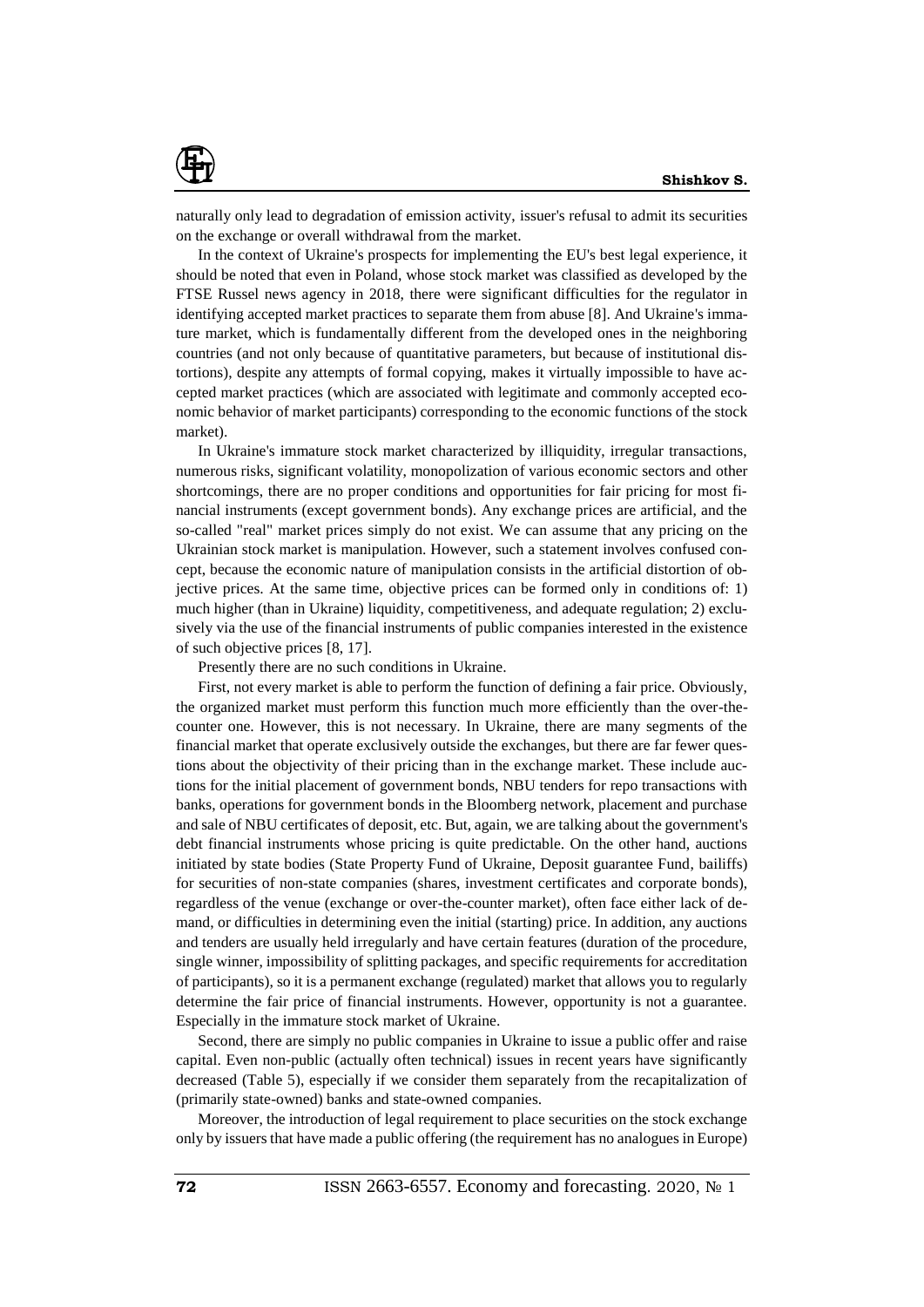

has deprived the organized market of any placement at all. Now companies that are not ready or unable to meet the NSSMC**'**s strict requirements of public offering, in principle, can not place on Ukrainian stock exchanges. Thus, in the absence of public companies, which, in the regulator**'**s opinion, may arise in the future, Ukrainian stock market has ceased to perform the function of raising capital - just as it has long ceased to perform the function of determining fair price.

*Table 5*

| <b>Indicator</b>                                                          | 2014  | 2015  | 2016  | 2017  | 2018                     | 2018/2014, % |
|---------------------------------------------------------------------------|-------|-------|-------|-------|--------------------------|--------------|
| Volume of issues registered by<br>the NSSMC, UAH billion:                 | 204,8 | 148,5 | 221,2 | 353,7 | 60.3                     | $-70.5$      |
| shares                                                                    | 144.4 | 122,3 | 199.4 | 324.8 | 22,3                     | $-84.6$      |
| shares of non-state issuers *                                             | 13,55 | 20,78 | 8,81  | 27,54 | 2,43                     | $-82,1$      |
| corporate bonds                                                           | 29,01 | 11,42 | 5,52  | 8,35  | 15,45                    | $-46,7$      |
| Volume of issues by non-state<br>issuers * to GDP,%                       | 2,7   | 1,6   | 0,6   | 1,2   | 0.5                      | $-2,2$       |
| Number of securities issues<br>admitted to trading on stock<br>exchanges: |       |       |       |       |                          |              |
| shares                                                                    | 1910  | 1558  | 1 207 | 491   | 376                      | $-80,3$      |
| corporate bonds                                                           | 648   | 478   | 234   | 125   | 105                      | $-83.8$      |
| Number of listed securities:                                              |       |       |       |       |                          |              |
| shares                                                                    | 182   | 64    | 8     | 7     | $\overline{\mathcal{A}}$ | $-97.8$      |
| corporate bonds                                                           | 230   | 135   | 26    | 12    | 10                       | $-95.7$      |
| of listed securities, %:                                                  |       |       |       |       |                          |              |
| shares                                                                    | 9,5   | 4,1   | 0,7   | 1,4   | 1,1                      | $-8,4$       |
| corporate bonds                                                           | 35,5  | 28,2  | 11,1  | 9,6   | 9,5                      | $-26,0$      |

# **Indicators of issuance and circulation of non-government securities in Ukraine in 2014–2018**

\* Excluding the largest issues for the recapitalization of banks and state-owned companies. *Source*: compiled by the author according to the NSSMC [1].

That is why in recent years the absence of the market itself is often noticed, even by the market regulator.<sup>6</sup>

*Is the market really threatened by so-called abuses under such conditions? Can there be market abuse at all if there is no market?*

The negative consequences of the formal application of European norms on immature market can be demonstrated by a number of examples.

In Ukraine, the situation of irregular trading and, consequently, irrelevant exchange prices is quite common for a significant number of shares, because until recently for thousands of joint stock companies, which were public only by name, there was a requirement for admission of its securities to trading at least on one stock exchange. The abolition of this rule was one of the factors in overall decrease in the number of issues of shares admitted to exchange trading. However, this is not the only factor, as the reduction in the number of corporate bond issues was no less significant (Table 5) both due to the introduction of strict listing requirements and due to overall lack of effective incentives for issuers to exchange placement and trading.

 $\overline{a}$ 

<sup>&</sup>lt;sup>6</sup> At least, there are reports on the absence of the share market, which is usually basic segment of the stock market, about the lack of interest in the market from its basic participants (issuers and investors), and failure of market institutions to perform effective communications between basic participants.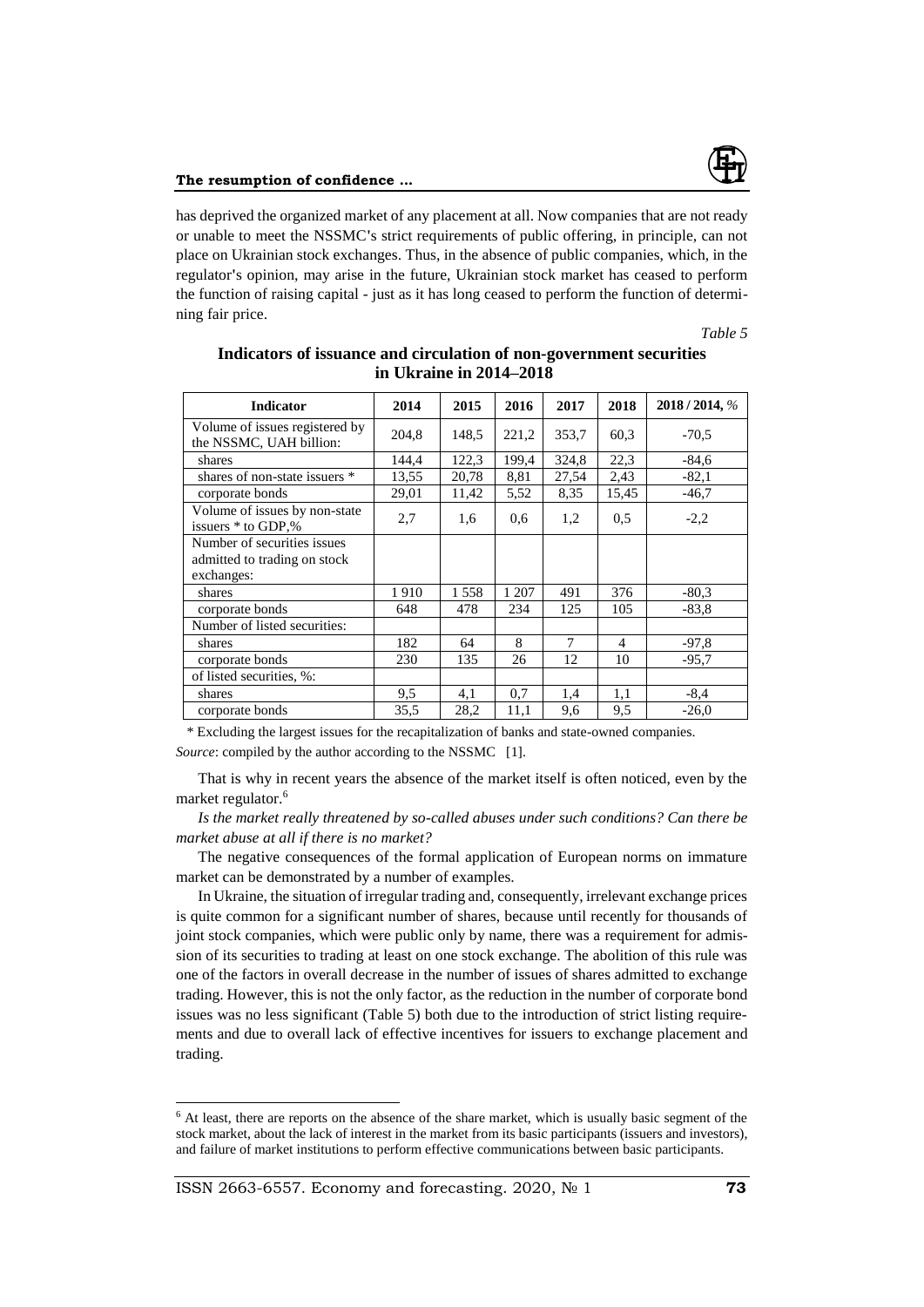

And now, despite a significant reduction in the number of exchange instruments, there are still many issues of securities admitted to exchange trading, but due to lack of interest from investors, exchange contracts are concluded on them very irregularly.

An additional problem is the fact that, in accordance with the NSSMC's requirements, the exchanges are monitoring price fluctuations, in particular in the context of counteraction to manipulation, by comparing the prices of orders and agreements with specific price benchmarks (exchange rate, closing price) fixed exclusively in unaddressed conditions. At the same time, the share of exchange trading in unaddressed conditions is insignificant - not least, because the prices under such agreements are most controlled by the regulator.

Thus, with regard to illiquid securities with irregular, episodic pricing, the following situation is typical: a broker receives an order from a client and is faced with the fact that the last exchange agreement was concluded, for example, six months ago, and the exchange rate or closing price was fixed, say, 11 months ago.

A broker can take a risk and try to execute a client order on the exchange. However, if the price in the customer's order differs significantly from the last calculated closing price, then at least the situation of price instability is fixed, a check is made to find out the reasons for such a situation and the NSSMC is informed, and signs of manipulation are monitored. In the worst case - a lawsuit of manipulation is initiated. In fact, even if the closing price was determined three years ago, it will not change anything, because the exchange has no reason to consider such a benchmark irrelevant.

Suppose the broker's order was rejected by the stock exchange trading system due to noncompliance with the established ranges of price fluctuations and no checks or lawsuits took place. Then the broker can try to make a deal out of stock exchange. However, not everything is so simple for OTC transactions. From the point of view of the NSSMC requirements, for any transactions (exchange or over-the-counter) concluded by a broker on securities admitted to exchange trading, the price benchmarks set during the last 12 months are considered relevant. Therefore, the deviation from them of the prices of even over-the-counter transactions is a reason for qualifying such transactions as "suspicious" and the broker's reporting to the NSSMC with the relevant legal risks. And the same risks will arise for the counterparty under the agreement.

In such conditions, the probability of fulfillment of the client's order is rapidly reducing, and the cost of broker services can significantly exceed the potential trading result.

It is difficult to imagine a broker in a mature market who, in order to conclude a transaction, must focus on quotations from a year ago and also explain in detail why the transaction price differs from these quotations.

Not only ordinary investors fall into this trap of illiquidity and lack of real prices. For example, the Deposit guarantee Fund has been trying for years to sell securities from the portfolios of liquidated banks, but in most cases there are no buyers - even despite bidding in the format of "Dutch" auctions and multifold price reductions (in some cases the sale does not offset costs to conduct such auctions and pay for the services of market infrastructure entities). The reason for the lack of demand is often not so much the illiquidity of securities (or more broadly - *the general risk of illiquidity of the market* [18]) or the fictitiousness of their issuers, as the non-obviousness of the fair price.

If there is no demand for securities for a long time, if the prices of their circulation are not interesting to the issuer, then can the price determined by the stock exchange based on occasional transactions be considered fair? Should private pension funds buy securities exclusively on the stock exchange? Should the market be protected from the prices of such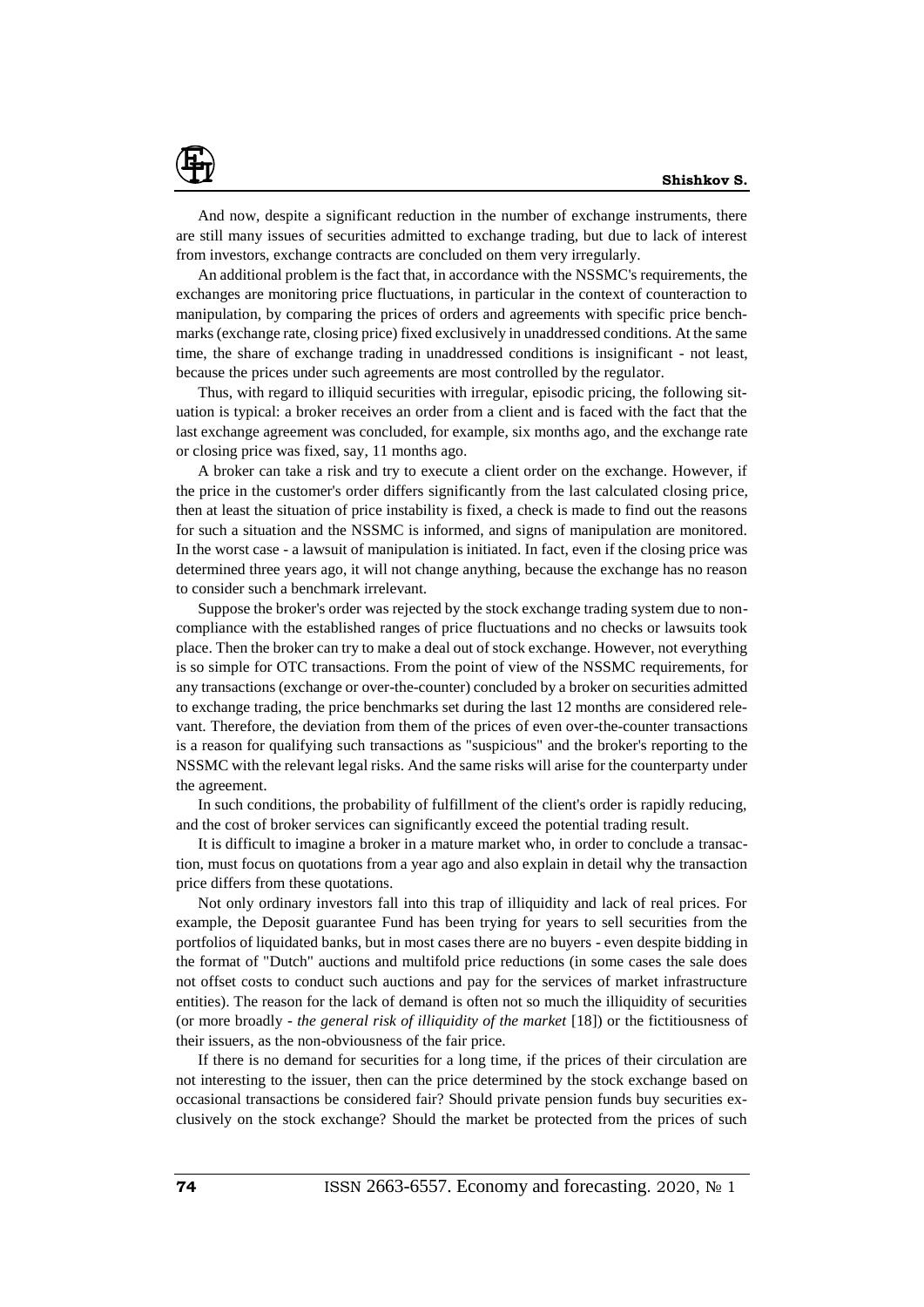

sporadic transactions? Should the deviation of the prices of episodic transactions from outdated price benchmarks be considered as manipulation? Can there be a question of manipulating an illiquid market at all? And if it is not about manipulation, but about other types of offenses (for example, fraud), then should this really affect the scope of powers of the NSSMC?

It is obvious that such a terrible situation with market pricing for most financial instruments is very different from the realities of EU financial markets.

Thus, the implementation of prohibitive rules for abuse in national law should take into account these systemic features of the immature market, which are naturally absent in the EU legal framework

### **Conclusions**

It is clear that Ukraine needs to implement European legal framework, but the *presence of penalties - like the EU – in no way means the presence of a stock market, like in the leading EU countries*. And it is unlikely that a developed stock market - like in the EU - can appear just due to the prohibitive rules alone.

Are the strict prohibitions for market abuse needed? They certainly are. And it is not just a matter of fulfilling the obligations of the Association of Ukraine with the EU. Prohibition of abuse is a condition for building a high quality, mature market. This is evidenced, in particular, by the experience of Poland, where the definition of manipulation and the original prohibition rules were implemented in the legislation in the early 1990s [8,19], i.e. long before the Polish stock market began to position itself in the world as developed and attractive. But in order to apply such experience, the law must be precise, detailed, unambiguous and hence clear. This will be the basis for predictability of law enforcement.

It is necessary not just to introduce strict prohibitions into national legislation to combat stock market abuse. Given the need to implement the European approach, these rules and criteria for the qualification of abuses (and, conversely, transactions that meet the characteristics of accepted market practices) should be most detailed, unambiguous and appropriate to the immature state of the market.

At the same time, prohibitive standards should not be a "thing-in-itself", but an integral part of a systemic effort to improve the market's quality, and in its absence - a vector to stimulate its development. It is necessary that the differences between the Ukrainian stock market and mature capital markets really reduce, and convergence with it not remain only in the form of selective implementation of legislation.

Experience shows that in the conditions of market immaturity and actual absence of its certain segments, strict prohibitions on abuse by market participants should be applied with caution and accompanied by symmetrical responsibility of the regulator in case of insufficient justification and biased law enforcement.

Unfortunately, there are no grounds to believe that these rather obvious conclusions on adequate ways to combat abuse and implement the EU legal framework be taken into account in the program documents on the development of the Ukrainian market and the relevant rulemaking activities.

## *References*

1. Annual reports of the National Securities and Financial Market Commission. Retrieved from https://www.nssmc.gov.ua/reports/ [in Ukrainian].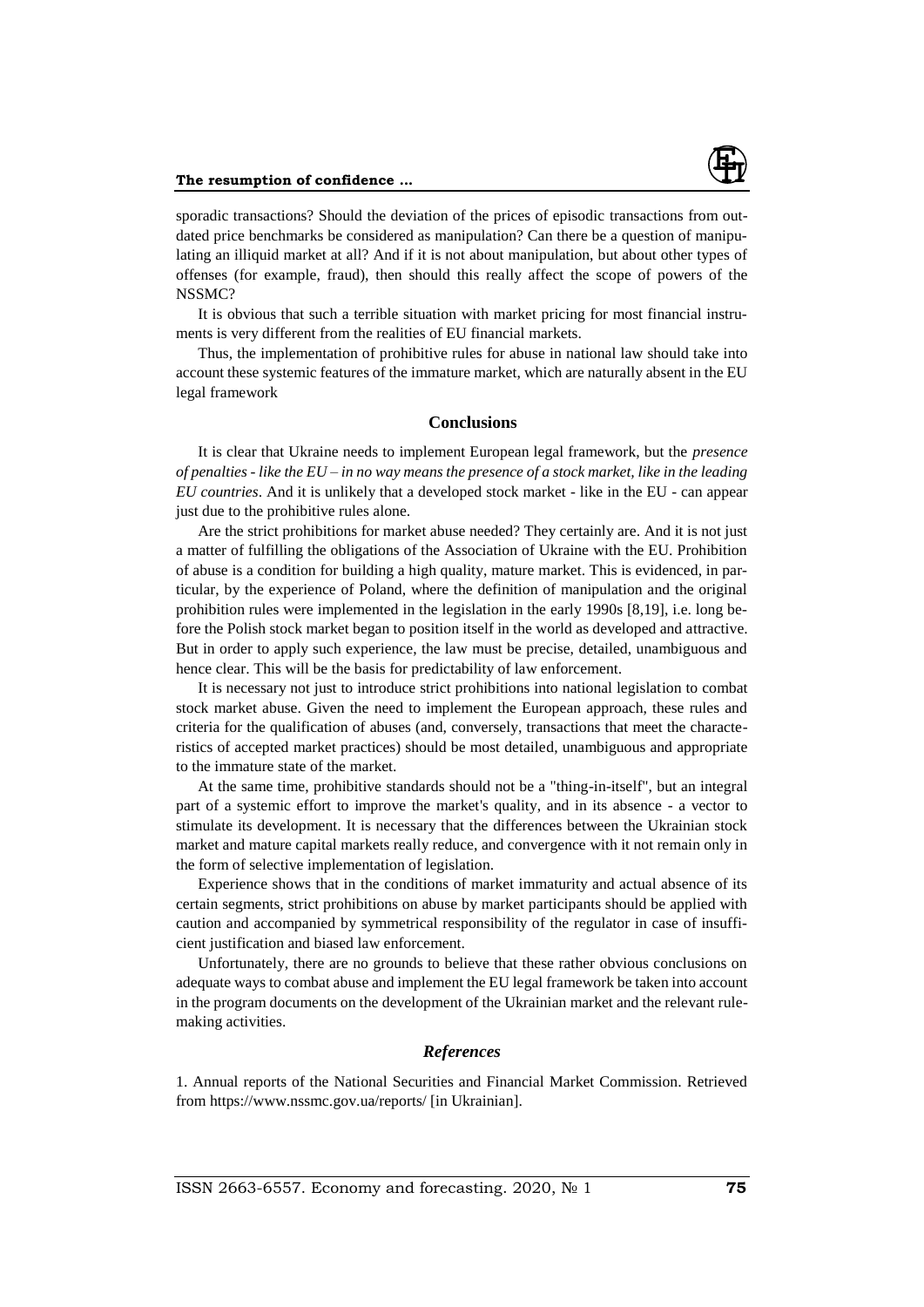

2. AUFT, UAIB, PARD and Association "Exchange and Electronic Sites" ask the President of Ukraine to pay attention to the activities of NCSSMC. Retrieved from http://aust.com.ua/ NewsView.aspx?news=4576 [in Ukrainian].

3. Report on the implementation of the Comprehensive Program for Development of the Financial Sector of Ukraine until 2020 for 2018. Retrieved from [https://www.nssmc.gov.ua/wp-content/uploads/2019/02/%D0%97%D0%B2%D1%96%](https://www.nssmc.gov.ua/wp-content/uploads/2019/02/%D0%97%D0%B2%D1%96%25)

D1%82-%D0%BF%D0%BE-%D0%9A%D 0%9F-2020-%D0%B7%D0%B0-2018 - %D1%80%D1%96%D0%BA-003.pdf [in Ukrainian].

4. Bielkin, L. (2018, December 3). The NCSSMC requires telepathic capabilities from securities traders. *Stock World – StockWorld*. Retrieved from https://www.stockworld.com.ua/ru/column/ nktspfr-vimaghaie-vid-torghovtsiv-tsinnimipapierami-tieliepatichnikh-zdibnostiei [in Ukrainian].

5. Kohut, I. (2016, December 1). Domestic government bonds are achievements, but there are nuances. *NV-Bisnes – NT-Business*. Retrieved from https://nv.ua/ukr/biz/experts/ovdpye-dosyagnennya-ale-ye-nyuansi-300497.html [in Ukrainian].

6. Zaruts'ka, O.P. (2018). Domestic government bonds in Ukraine: pricing features in an imperfect market. *Ukr. socìum – Ukrainian society*, 1, 74-94. https://doi.org/10.15407/socium2018.01.074 [in Ukrainian].

7. Zaruts'ka, O.P. (2018). Substantiation of possibility of introduction of the system of analysis of the regulated stock market. *Problemy ekonomiky – Problems of economy*, 2, 304- 309. Retrieved from [http://irbis-nbuv.gov.ua/cgi-bin/irbis\\_nbuv/](http://irbis-nbuv.gov.ua/cgi-bin/irbis_nbuv/) cgiirbis\_64.exe? C21COM=2&I21DBN=UJRN&P21DBN =UJRN&IMAGE\_FILE\_ DOWNLOAD=1& Image\_file\_name=PDF/Pekon\_2018\_2\_41.pdf [in Ukrainian].

8. Koshovyj, O.H., Tertyshnyk, V.M., Shelud'ko, N.M. (Eds.). (2019). Capital Market Abuse: Economic and Legal Aspects. Dnipro: Lira [in Ukrainian].

9.Draft Law on Amendments to Certain Legislative Acts of Ukraine on Simplification of Investment Attraction and Introduction of New Financial Instruments, No. 2284 of 17.10.2019. Retrieved from http://w1.c1.rada.gov.ua/pls/zweb2/webproc4\_1?pf3511=67117 [in Ukrainian].

10. Directive 2008/26 / EC of the European Parliament and of the Council of 11 March 2008 amending Directive 2003/6 / EC on insider dealing and market manipulation (abuse of the market) in respect of the powers conferred on the Commission. Retrieved from https://minjust.gov.ua/m/str\_45895 [in Ukrainian].

11. Indicative translation plan for the EU acquis in 2019-2020. Retrieved from https://www.kmu.gov.ua/diyalnist/yevropejska-integraciya/perekladi-aktiv-acquis-

yes/oriyentovnij-plan-perekladu-aktiv-acquis-yes-na-2019-2020-roki [in Ukrainian].

12. Credit Suisse Research Institute (2019, October). Global Wealth Report 2019. Retrieved from [https://www.credit-suisse.com/media/assets/corporate/docs/about-us/research/p](https://www.credit-suisse.com/media/assets/corporate/docs/about-us/research/)ublica tions/global-wealth-databook-2019.pdf

13. Code of Ukraine on Administrative Offenses of 07.12.1984 No. 8073-X. Retrieved from https://zakon.rada.gov.ua/laws/show/80731-10 [in Ukrainian].

14. Law of Ukraine "On State Regulation of the Securities Market in Ukraine" of 30.10.1996 No. 448/96-VR. Retrieved from https://zakon.rada.gov.ua/laws/show/448/96- %D0%B2%D1%80 [in Ukrainian].

15. Task-broker appealed to the Verkhovna Rada for suspending the license by the Securities and Exchange Commission (2019, June 25). Mind.UA - Mind.UA. Retrieved from https://mind.ua/news/20198925-task-broker-zvernuvsya-do-verhovnoyi-radi-cherezzupinku-licenziyi-nackomisieyu-z-cinnih-paperiv [in Ukrainian].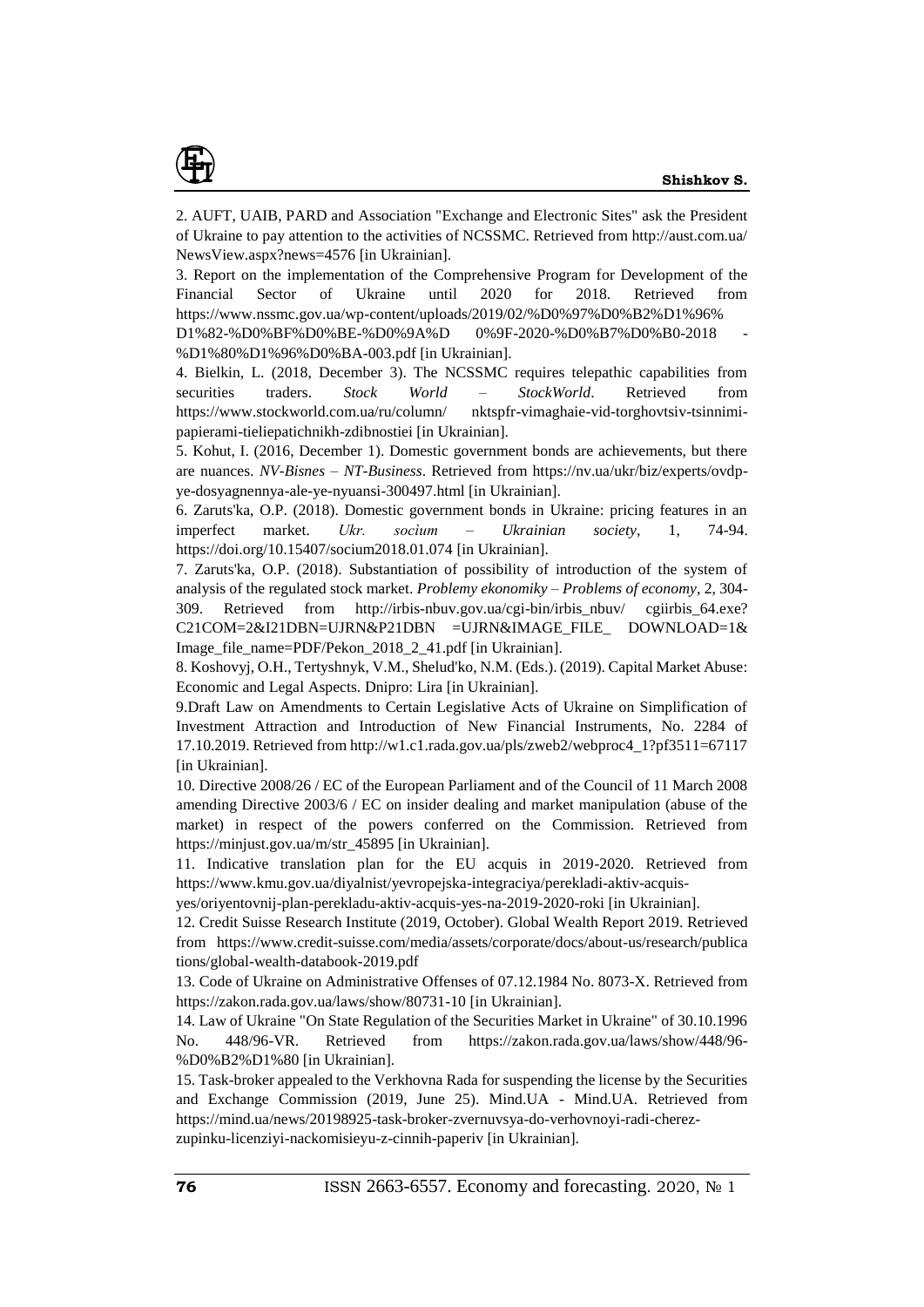

16. Schmid, L., Klein, T. (2003). Debt vs. Equity and Asymmetric Information: A Review. *The Financial Review*, 37: 3, 317-349. https://doi.org/10.1111/1540-6288.00017

17. Shyshkov, S.Ye. (2019). Structural and functional deformations of the stock market in Ukraine: macro- and micro-dimensions. *Ekon. prognozuvannâ – Economy and forecasting*, 2, 22-66. https://doi.org/10.15407/eip2019.02.022 [in Ukrainian]

18. Shyshkov, S.Ye. (2011). Stock Exchanges of Ukraine: Testing the Crisis. Kyiv: Vydavnychyj dim "Kyievo-Mohylians'ka akademiia" [in Ukrainian]

19. Blakhn'o-Pazhykh, A. (2018). Laws are not void, many factors influence their interpretation. *Yurydychna hazeta – Legal newspaper*, 41. Retrieved from http://yurgazeta.com/interview/zakoni-ne-diyut-u-porozhnechi-na-yih-tlumachennya-vplivae-bagatochinnikiv.html [in Ukrainian].

*Received 30.01.20. Reviewed 28.02.20. Signed for print 15.06.20.*

*Шишков С.Є., канд. екон. наук директор ПрАТ "Фондова біржа "Перспектива"" (Дніпро)* ORCID 0000-0003-4440-9572 e-mail: [s.shishkov@fbp.com.ua](mailto:s.shishkov@fbp.com.ua)

# **ВІДНОВЛЕННЯ ДОВІРИ ДО ФОНДОВОГО РИНКУ УКРАЇНИ: ЧИ ДОСТАТНЬО УЖОРСТОЧЕННЯ НОРМ ЗА ЗЛОВЖИВАННЯ НА РИНКУ?**

*Оцінено ефективність протидії зловживанням на фондовому ринку України. Виявлено, що проблема неналежного законодавчого оформлення протидії зловживанням на фондовому ринку має наслідком безсистемне і необ'єктивне правозастосування з боку регулятора (НКЦПФР). З'ясовано, що пропонований варіант імплементації до національного законодавства вимог регламенту MAR (Market Abuse Regulation) та Директиви MAD ІІ (Market Abuse Directive) є неадекватним як у контексті функціональної ролі ринку в економіці, так і в контексті необґрунтованого розширення повноважень регулятора. Констатовано, що неврахування зазначених питань на рівні перспективного законодавства не тільки не підвищить довіру до фондового ринку, а й блокуватиме стимули для його розвитку.*

*Обґрунтовано, що впровадження у національне законодавство жорстких заборонних норм для протидії зловживанням на фондовому ринку на основі імплементації саме європейського підходу має бути максимально докладним, однозначним та відповідним незрілому стану ринку. При цьому заборонні норми мають стати невід'ємною складовою системних кроків, спрямованих на покращення якості ринку, а за його відсутності – вектором для стимулювання розвитку. Необхідно, аби в*